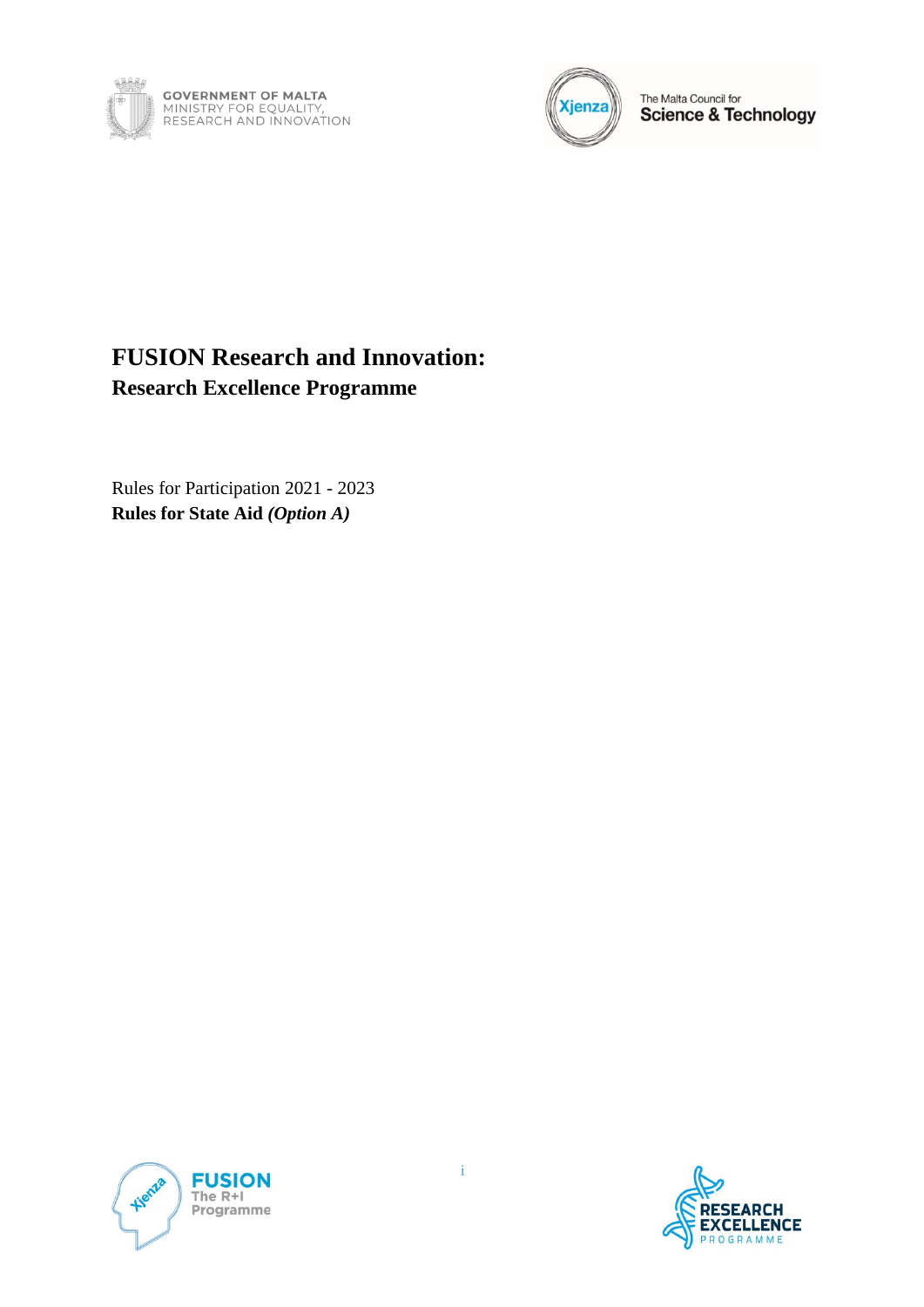



# **Contents**

| 1                       |                                              |    |  |  |
|-------------------------|----------------------------------------------|----|--|--|
| $\overline{2}$          |                                              |    |  |  |
| 2.1                     |                                              |    |  |  |
| 2.2                     |                                              |    |  |  |
| 3                       |                                              |    |  |  |
| $\overline{\mathbf{4}}$ |                                              |    |  |  |
| 4.1                     |                                              |    |  |  |
| 5                       |                                              |    |  |  |
| 6                       |                                              |    |  |  |
| 6.1                     |                                              |    |  |  |
| 6.2                     |                                              |    |  |  |
|                         | 6.2.1<br><b>Respecting Lead Times</b>        | 14 |  |  |
|                         | <b>Assistance with Applications</b><br>6.2.2 | 14 |  |  |
| 6.3                     |                                              |    |  |  |
| 7                       |                                              |    |  |  |
| 8                       |                                              |    |  |  |
| 8.1                     |                                              |    |  |  |
| 8.2                     |                                              |    |  |  |
| 8.3                     |                                              |    |  |  |
|                         | 8.3.1<br><b>Mandatory Deliverables</b>       | 16 |  |  |
|                         | <b>Recommended Deliverables</b><br>8.3.2     | 17 |  |  |
| 9                       |                                              |    |  |  |
|                         |                                              |    |  |  |
| 9.1                     |                                              |    |  |  |
| 9.2                     |                                              |    |  |  |
| 9.3                     |                                              |    |  |  |
| 9.4                     |                                              |    |  |  |
| 9.5                     |                                              |    |  |  |
| 9.6                     |                                              |    |  |  |
| 10                      |                                              |    |  |  |

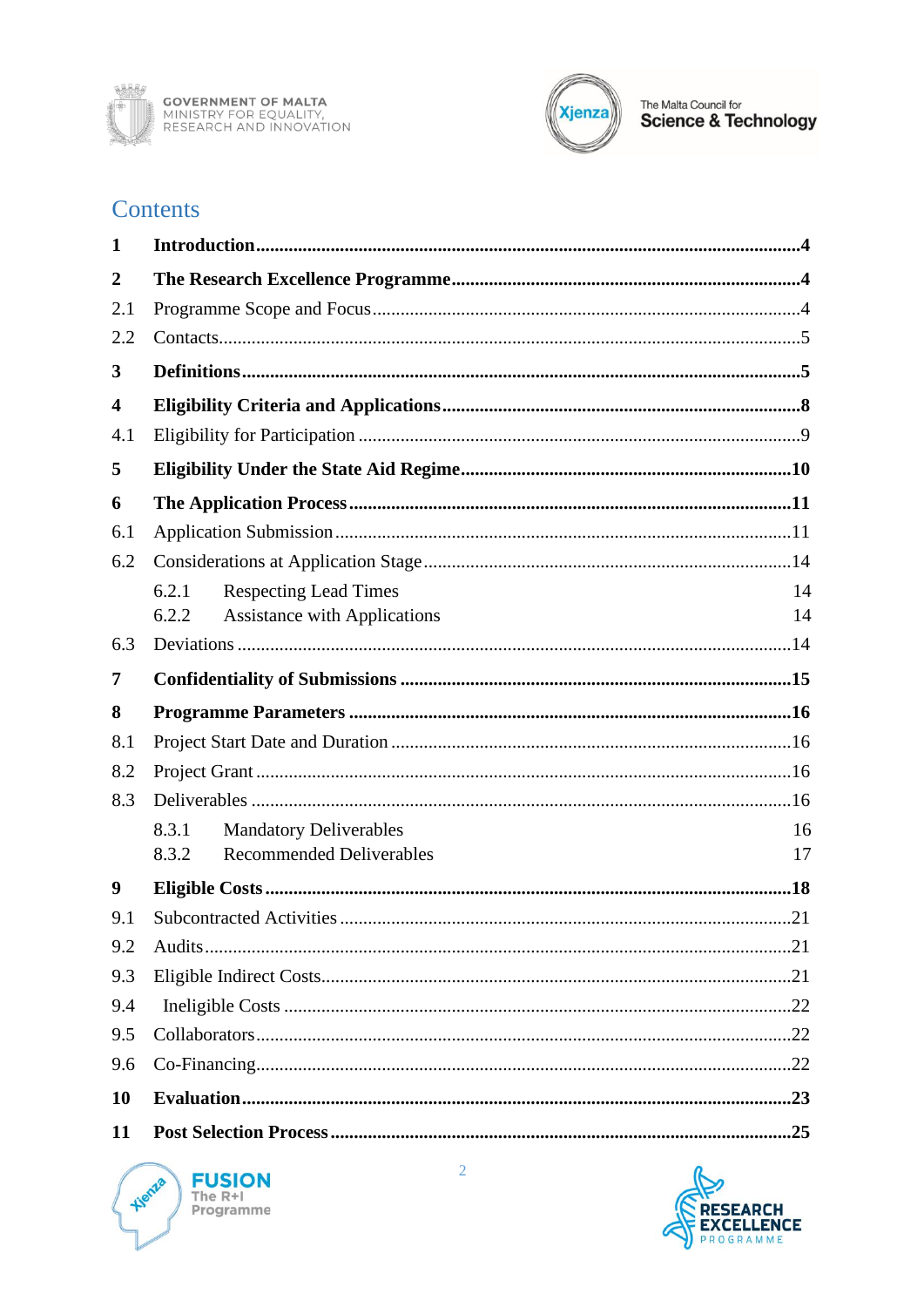



| 12 |  |  |  |
|----|--|--|--|
| 13 |  |  |  |
|    |  |  |  |
|    |  |  |  |
|    |  |  |  |
|    |  |  |  |
| 14 |  |  |  |
|    |  |  |  |
| 15 |  |  |  |
|    |  |  |  |
|    |  |  |  |
| 16 |  |  |  |
|    |  |  |  |



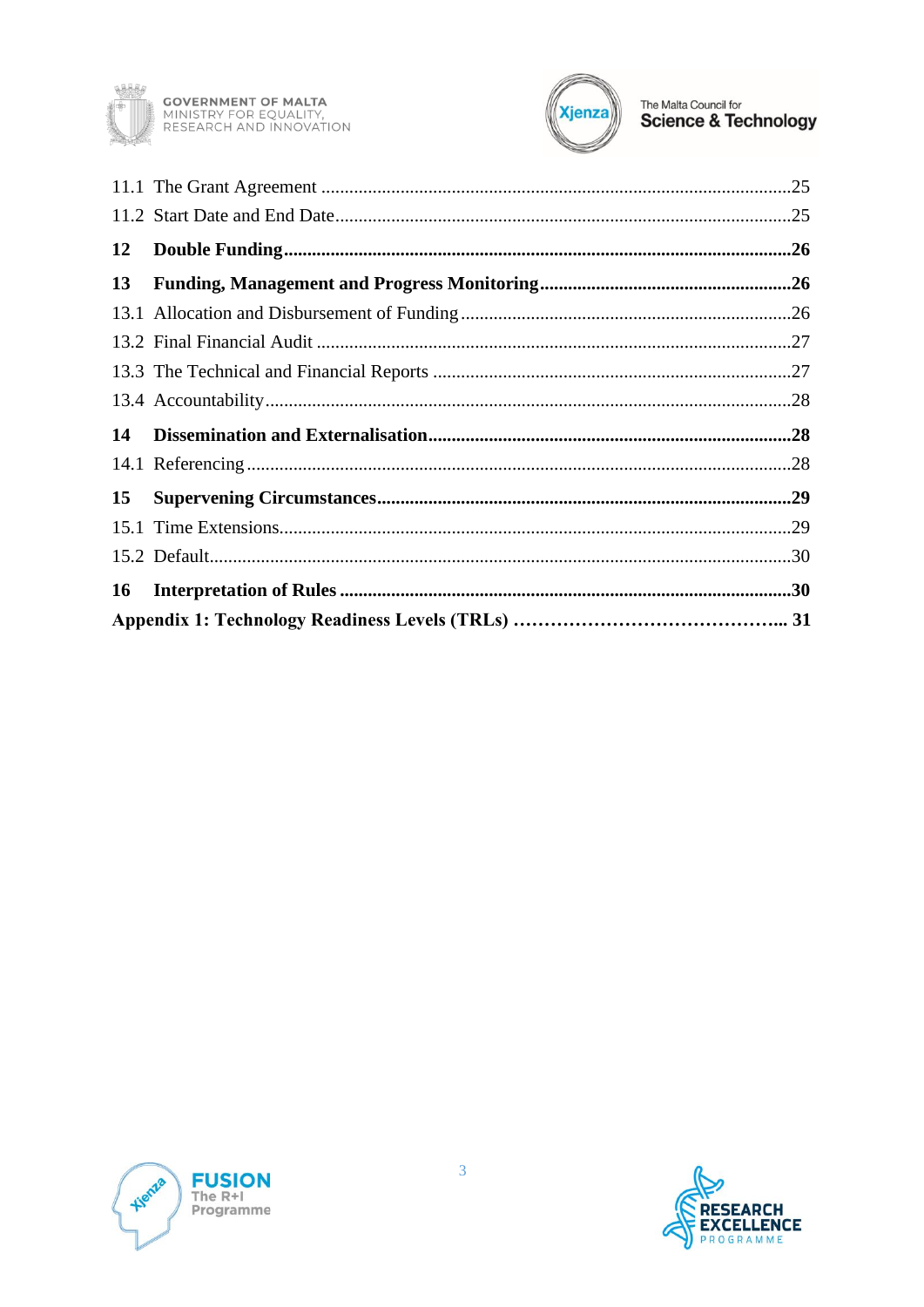



#### <span id="page-3-0"></span>**1 Introduction**

FUSION is a national funding programme that drives and supports local Research and Innovation (R&I), as well as providing the necessary support for researchers and technologists to turn their innovative ideas into a market-ready reality. FUSION is supported through Malta Government funds and is managed by the Malta Council for Science and Technology (MCST) as the Managing Authority.

The main objectives of FUSION are:

- To raise the level and profile of locally funded research
- To ingrain R&I at the heart of the Maltese economy
- To spur knowledge-driven and value-added growth
- To sustain improvements in the quality of life

These can be achieved since research results and innovation have the potential of translating themselves into commercial activities which generate a multiplier effect on the economy, by increasing Malta's competitiveness through the creation of additional high-value and knowledge intensive employment opportunities in Malta's priority industries.

FUSION is a portfolio of various programmes. These programmes have been designed with the aim of offering the necessary mentoring and financial support for researchers and technologists to develop their ideas to the betterment of society.

### <span id="page-3-1"></span>**2 The Research Excellence Programme**

#### <span id="page-3-2"></span>**2.1 Programme Scope and Focus**

The Research Excellence Programme is a national funding programme which supports the early-stage development of innovative projects proposed by public entities, higher education institutes and industry players.

In line with the "National Research and Innovation Strategy 2020", the primary aim of the programme is to spur the growth of new knowledge through experimental evidence following scientific hypotheses. This programme was designed in response to the need and desire for public and private entities in Malta to focus on early conceptual research endeavours. The programme is intended to fund projects which are still in the early stages of research, but which nonetheless boast a high degree of **scientific excellence** as well as national and international relevance. For projects which may be commercially applicable, this programme targets research at the initial Technology Readiness Levels (TRL) between TRL 1 and TRL 4 (Refer

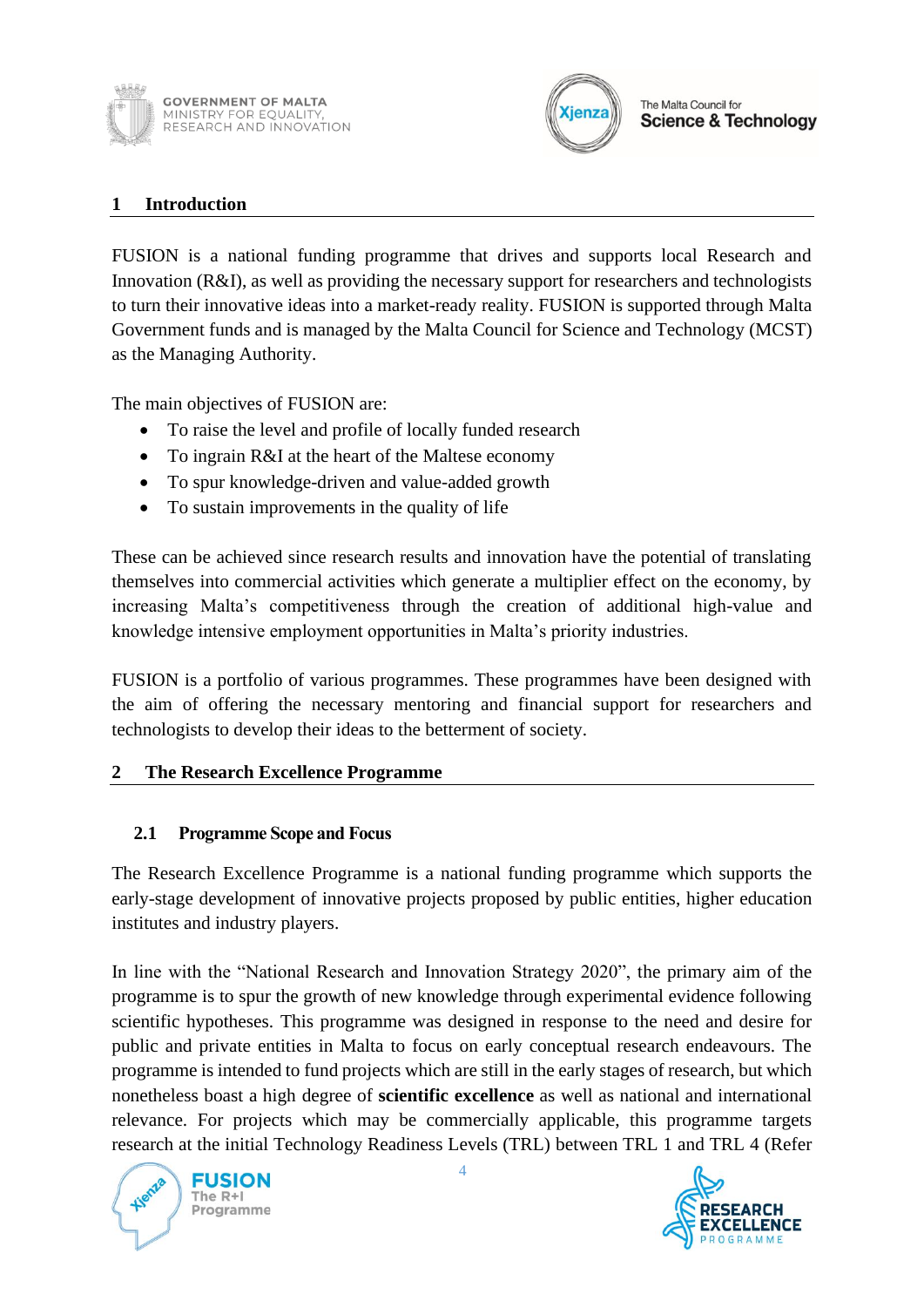



to Appendix 1 of the Rules of Participation for the definitions of the Technology Readiness Levels).

The programme also aims to:

- Form a more comprehensive Maltese R&I system.
- Build capacity in new, multidisciplinary areas in the Maltese R&I sector.
- Fund the initial research in products or services that could have a significant impact on industry, and which could ultimately lead to new avenues for economic growth.
- Generate knowledge and build capacity for future areas and contribute to smart specialisation strategies and policy development.
- Strengthen and contribute to existing collaborations.

The scope of the programme is to provide financial support for research, development and innovation through a bottom-up approach, across a broad range of scientific areas.

### <span id="page-4-0"></span>**2.2 Contacts**

For general enquires kindly contact:

Ms. Abigail Aquilina R&I Programmes Executive Email: abigail.aquilina@gov.mt Tel: +356 2360 2241

For escalated enquiries kindly contact:

Mr. Stephen Borg R&I Programmes Executive The Malta Council for Science & Technology Villa Bighi, Bighi, Kalkara, KKR 1320 Email: stephen.i.borg@gov.mt Tel: +356 2360 2208

### <span id="page-4-1"></span>**3 Definitions**

**Applicant** means anyone eligible for participation in a Project in terms of these Rules for Participation and who consequently applies for funding under this Programme.



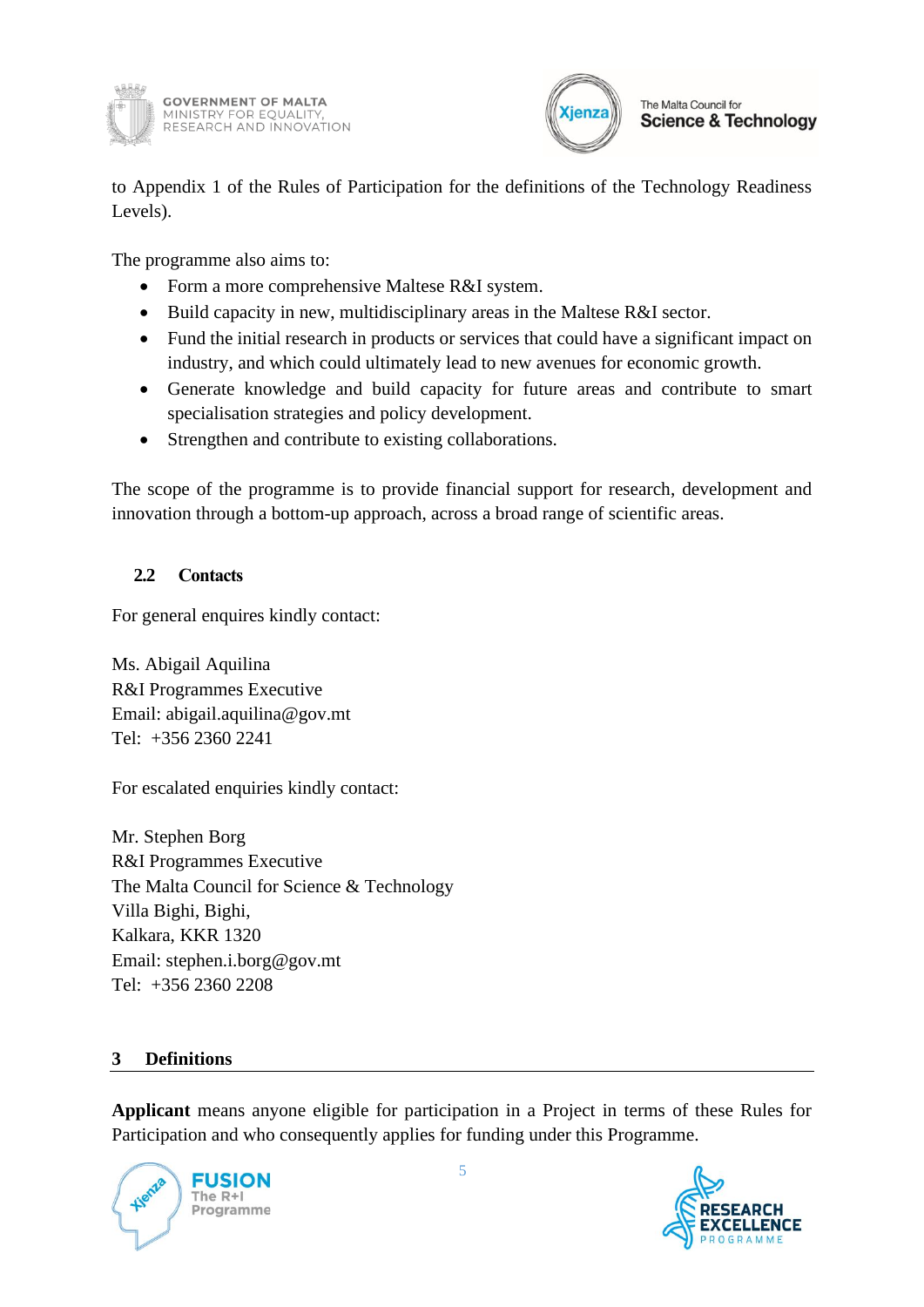



**Council** refers to the Malta Council for Science and Technology.

**Due Diligence** is an investigation of a business or person prior to signing the Grant Agreement.

**Eligible direct costs** are those costs incurred directly by the national beneficiaries during the duration of the project and used primarily for the purpose of achieving the objectives of the project. All eligible expenses must be incurred between the Start Date and the End Date of the Project and must be limited to the budgeted value.

**Eligible undertakings** are defined as undertakings planning to carry out research and innovation activities that are eligible to apply for assistance under this scheme. In order to be eligible, applicants must additionally satisfy the following criteria.

They must be either: a) a partnership constituted under the Companies Act, being a partnership *en nom collectif, or en commandite*; or b) a limited liability company; or c) professional body; d) NGOs; e) Non-profit making entities (including Foundations).

**End Date** means the date when the Project Period, having commenced on the Start Date, expires. The Project Period is the time required to execute the Project as indicated in the grant agreement.

**Evaluators** are the consultants who responded to MCST's Call for Applications to provide evaluation services for submissions made through this Programme.

**Innovation** is defined as the internationally novel scientific/technological development of a technological process, product or service. Also, the definition of innovation within the same context can also be applied to non-novel, yet step-change/ground-breaking enhancement of existing technological processes, products or services, or even the application of existing knowledge to new novel applications of these solutions to deliver step-change competitiveness through such an application.

**Intellectual Property (IP)** means statutory and other proprietary rights and includes patents, trademarks, designs, and confidential information/trade secrets, copyright.

**Legal Entity** means any entity created within the European Union, having an operating base in Malta and which has legal personality, which may, acting under its own name, exercise rights and be subject to obligations.

**NGO** means any Voluntary or Non-Governmental Organisation set up in accordance with The Voluntary Organisations Act (Cap. 492 of the Laws of Malta). Provided that a registered NGO, or a Professional Body are as defined in this Section, then they are also considered as forming part of this definition.

**'Non-profit making'** is an entity where (a) the statute of the entity contains an express exclusion of the purpose to make profits; and (b) there is express provision in the statute defining the purposes of the entity which do not include the promotion of private interests,



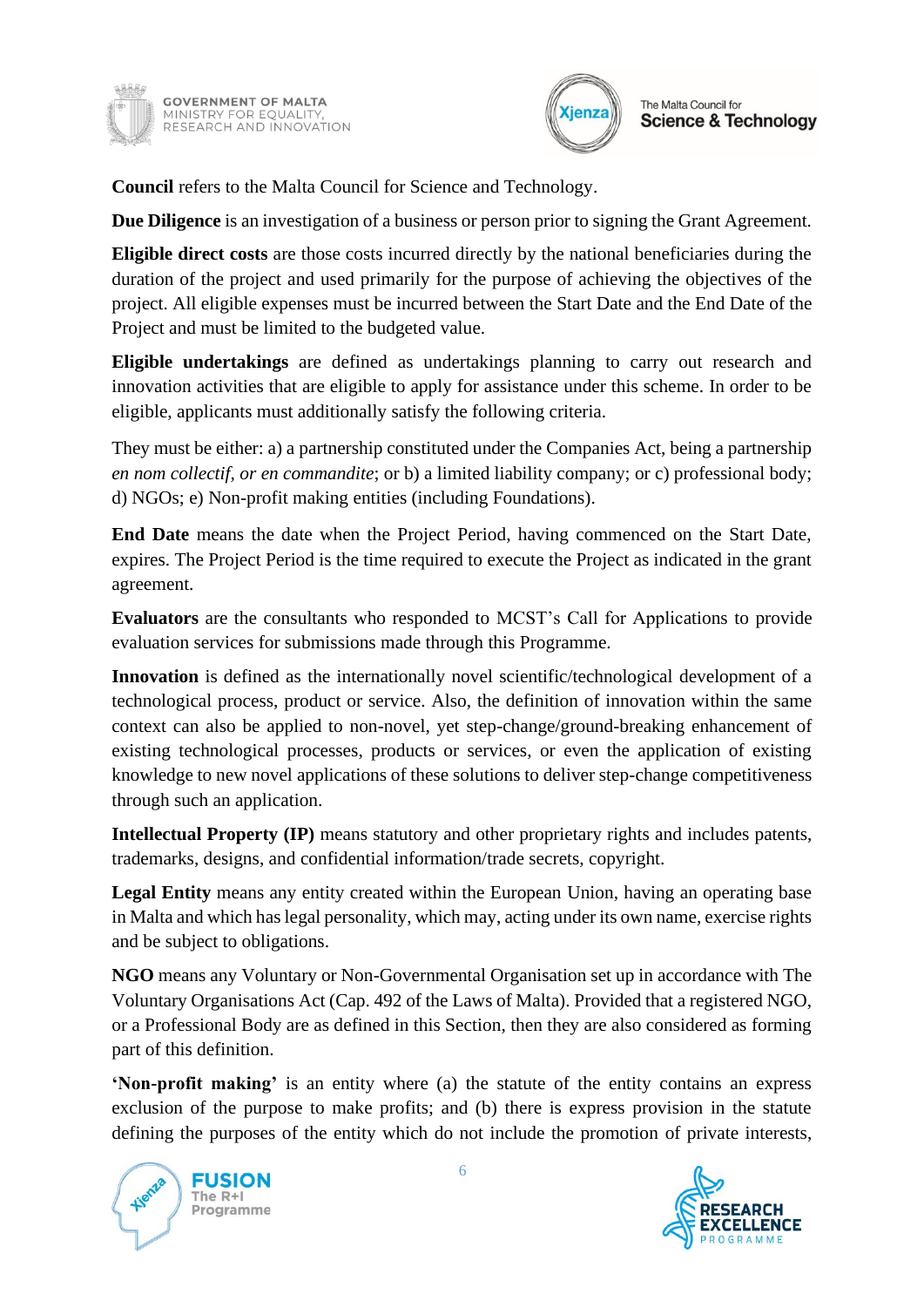

**GOVERNMENT OF MALTA** MINISTRY FOR EQUALITY,<br>RESEARCH AND INNOVATION



#### The Malta Council for **Science & Technology**

other than a private interest which is a social purpose; and (c) no part of the income, capital or property is available directly or indirectly to any promoter, founder, member, administrator, donor or any other private interest. Provided that if a promoter, founder, member, administrator or donor is another enrolled non-profit making organisation, the limitation in paragraph (c) shall not apply provided the availability of such income, capital or property is subject to conditions which are consistent with the general purposes of the grantor entity: Provided further that an organisation shall continue to be deemed as non-profit making notwithstanding that:(i) it obtains a pecuniary gain from its activities when such gain is not received or credited to its members but is exclusively utilised for its established purposes; (ii) it buys or sells or otherwise deals in goods or services where such activities are exclusively related to its principal purposes; (iii) it is established for the general entertainment, pastime, education or other similar benefit only of its members; or (iv) it is established for the promotion of the social role, ethics, education and values of a trade or profession provided it does not promote the private interests of its members.

**Operating base in Malta** means if the legal entity a) owns, leases, or has been given the right of use by a third party, adequate premises from where to conduct an eligible economic activity in the region of Malta; and b) employs at least one (1) person that is based in Malta and is liable to pay income tax in Malta.

**Personnel costs** means the costs of researchers, technicians and other supporting staff to the extent employed on the relevant project or activity.

**Project Coordinator** is the individual with experience in research project management who will assume the responsibilities defined within this document and who is appointed as the single point of contact from proposal submission to project end. He/she will have the responsibility of ensuring that all the partners involved are eligible and of supervising the project workflow with the help of WP leaders. Additionally, he/she will be required to submit the project application and must also compile and submit reports / deliverables to the funding bodies. The Project Coordinator shall be an employee of the Lead Partner carrying out the R&I project.

**Professional Body** may be an organisation, an association, a chamber, society, institute or a group of professional persons not being enrolled or registered in terms of The Voluntary Organisations Act (Cap. 492 of the Laws of Malta), or not being otherwise recognised in terms of Law, and which is generally recognised and acknowledged by the professional persons it seeks to represent as their representative Body. For the purposes of this Definition, a professional person is one who has undergone a period of study at a university or a recognised institution of higher learning and has obtained the formal qualification entitling such person to practice the respective profession; and who provides a specialised service to the public, based primarily on a fiduciary relationship between herself/himself and the party to whom s/he provides such service on his own personal capacity and responsibility.

7

**Project Grant** means the granted funding provided.



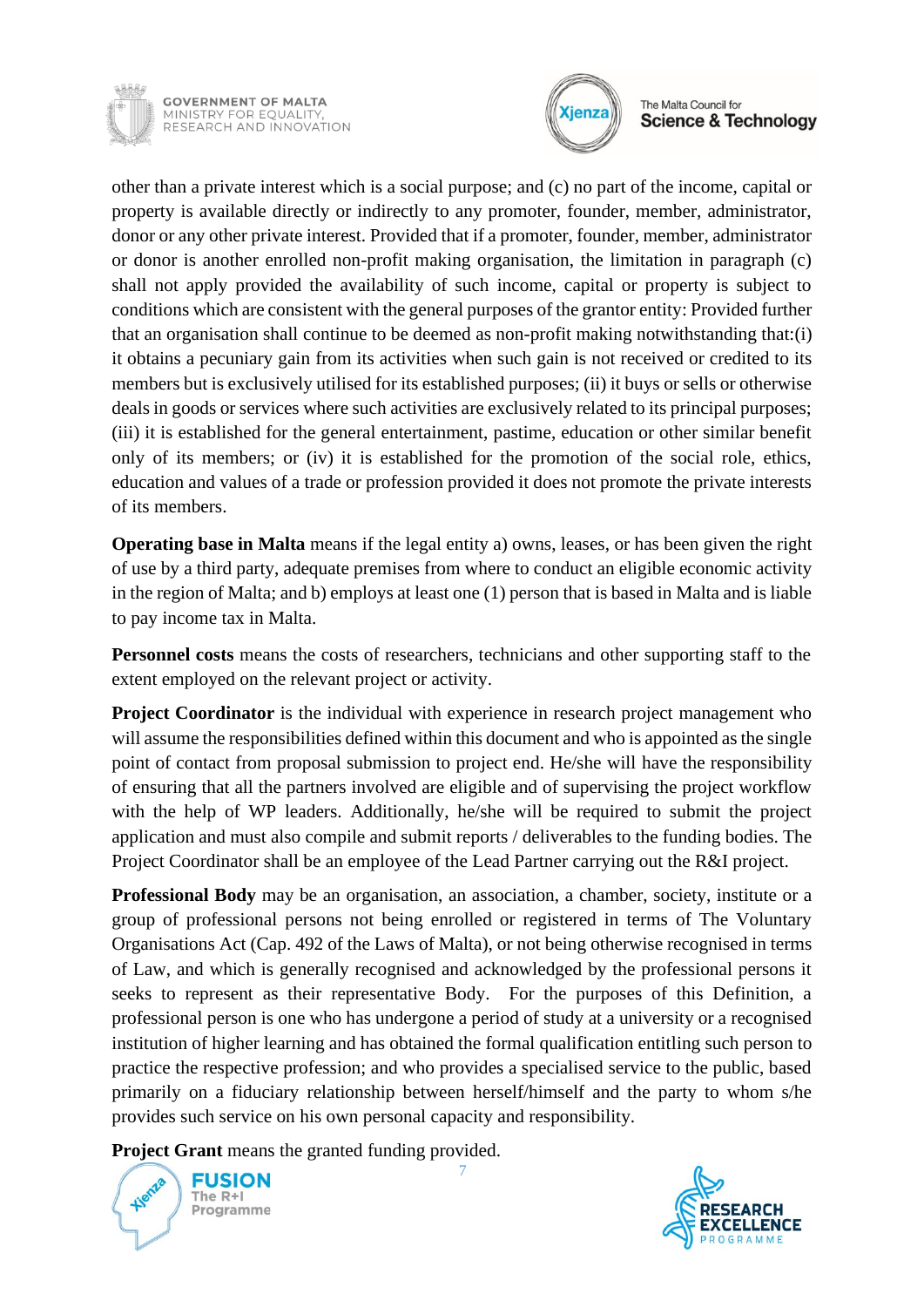



**Project Value** means the entire project budget including any co-financing.

**Research and knowledge-dissemination organization** means an entity (such as university or research institute, technology transfer agency, innovation intermediary, research-oriented physical or virtual collaborative entity), irrespective of its legal status (organised under public or private law) or way of financing, whose primary goal is to independently conduct fundamental research, industrial research or experimental development or to widely disseminate the results of such activities by way of teaching, publication or knowledge transfer. Where such entity also pursues economic activities, the financing, the costs and the revenues of those economic activities must be accounted for separately. Undertakings that can exert a decisive influence upon such an entity, in the quality of, for example, shareholders or members, may not enjoy preferential access to the results generated by it.

**Single Undertaking** shall include all enterprises having at least one of the following relationships with one another:

- i. One enterprise has a majority of the shareholders' or members' voting rights in another enterprise.
- ii. One enterprise has the right to appoint or remove a majority of the members of the administrative, management or supervisory body of another enterprise.
- iii. One enterprise has the right to exercise a dominant influence on another enterprise pursuant to a contract entered with that enterprise or to a provision in its memorandum or articles of association.
- iv. One enterprise, which is a shareholder in, or member of another enterprise, controls alone, pursuant to an agreement with other shareholders in or members of that enterprise, a majority of shareholders' or members' voting rights in that enterprise.

**Start Date** means the date which is stated in the grant agreement for the official start of the project.

**Subcontracted Activity** means any activity related to the project, (including but not limited to consultancy), and which is not carried out directly by a Partner or its employees, but is carried out by any third party (local or foreign) individual, company, partnership or entity, under whatsoever terms and conditions.

### <span id="page-7-0"></span>**4 Eligibility Criteria and Applications**

These Rules for Participation are applicable to undertakings **that carry out an economic activity within the meaning of Article 107 TFEU.** This section provides details as to the criteria which must be checked in order to assess the Beneficiary's eligibility to apply and the application's fit within this Programme.



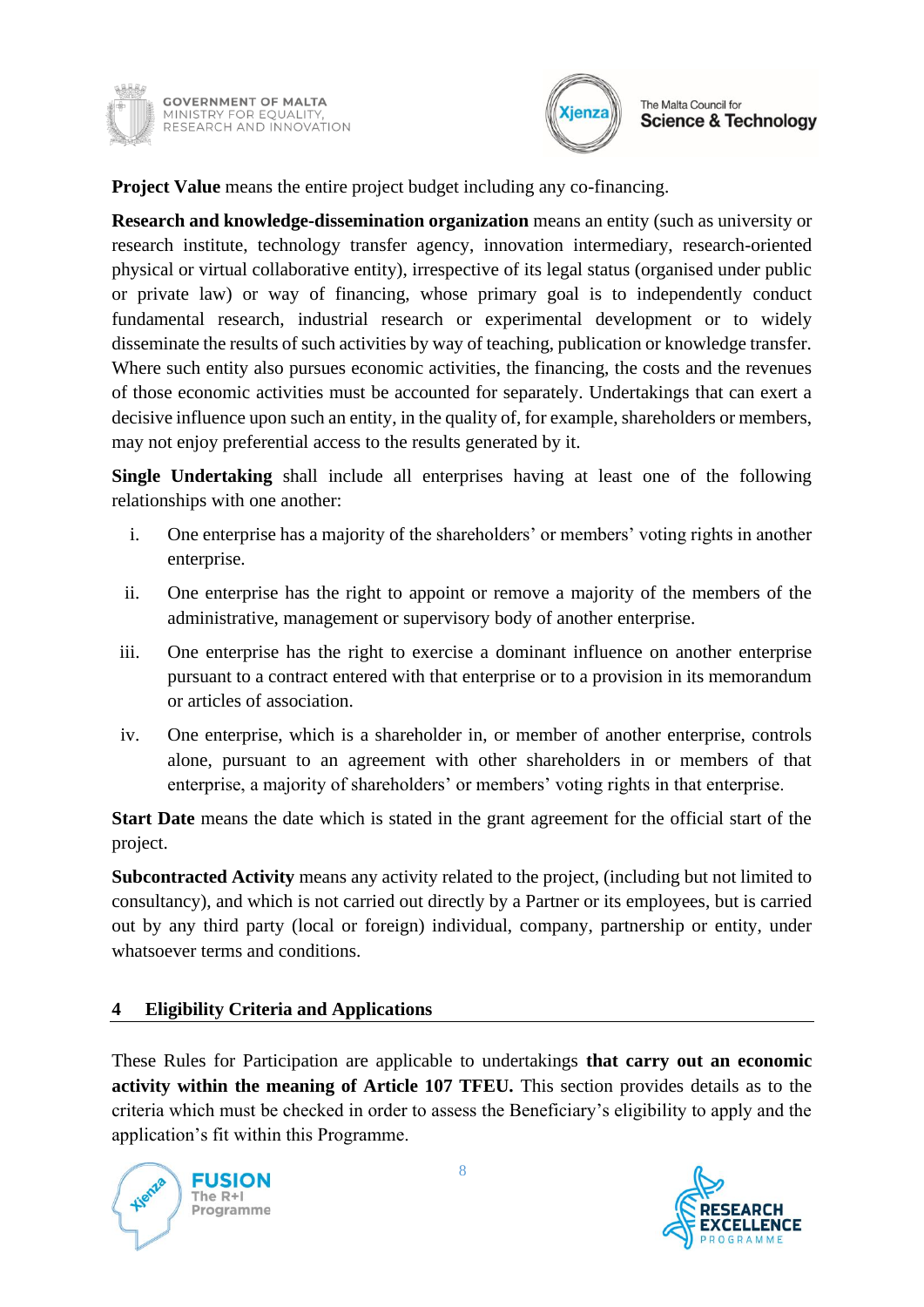



Any **eligible undertaking**, with an operating base in Malta, as defined in Section 3, may apply and will be eligible for funding subject to the terms and conditions laid out in this document and in particular the conditions for eligibility. Applicants who fall within the definition of eligible undertaking, will be required to provide the following documents (to be included with the application form) which will then be considered during the administrative check:

• Management accounts, including detailed profit and loss, as well as balance sheet, for the current year.

If the Applicant is a start-up and the above documents are not available, the Applicant shall provide the financial projections for three (3) years signed by an auditor, including:

- An income statement
- A cash flow statement
- A statement of financial position

Other forms of documentation can be requested depending on the nature of the eligible undertaking.

Applicants, who fall within the definitions of professional bodies and NGOs, will still be required to provide the above financial documents as well as, including but not limited to, a Statute/ Deed (Authenticated) and VO certificates.

All applications should be accompanied by the relevant declarations duly completed within the Appendices of the Application Form.

In the event that the review of these documents may result in too high an exposure risk to the Council, the Applicant will no longer be entitled to participate in the project.

**Given the aims of the Research Excellence Programme, it is integral that any proposal that will be considered for funding implements a scientific basis and highlights the research methodology to be conducted.**

## <span id="page-8-0"></span>**4.1 Eligibility for Participation**

Any applicants that at the time of proposal submission are considered by MCST to be noncompliant with respect to Grant Agreement obligations on other active projects funded by MCST, may be immediately deemed ineligible at application stage or will not be awarded funding under this programme. This also applies to situations whereby the applicant is outside approved project timelines on other projects funded by MCST, and where the applicant is in recognised default.

Any application submitted by or including the participation of any legal person or legal entity having, in totality or in majority ownership, the same shareholders, partners or persons holding



**RESEARCH CELLENCE** 

9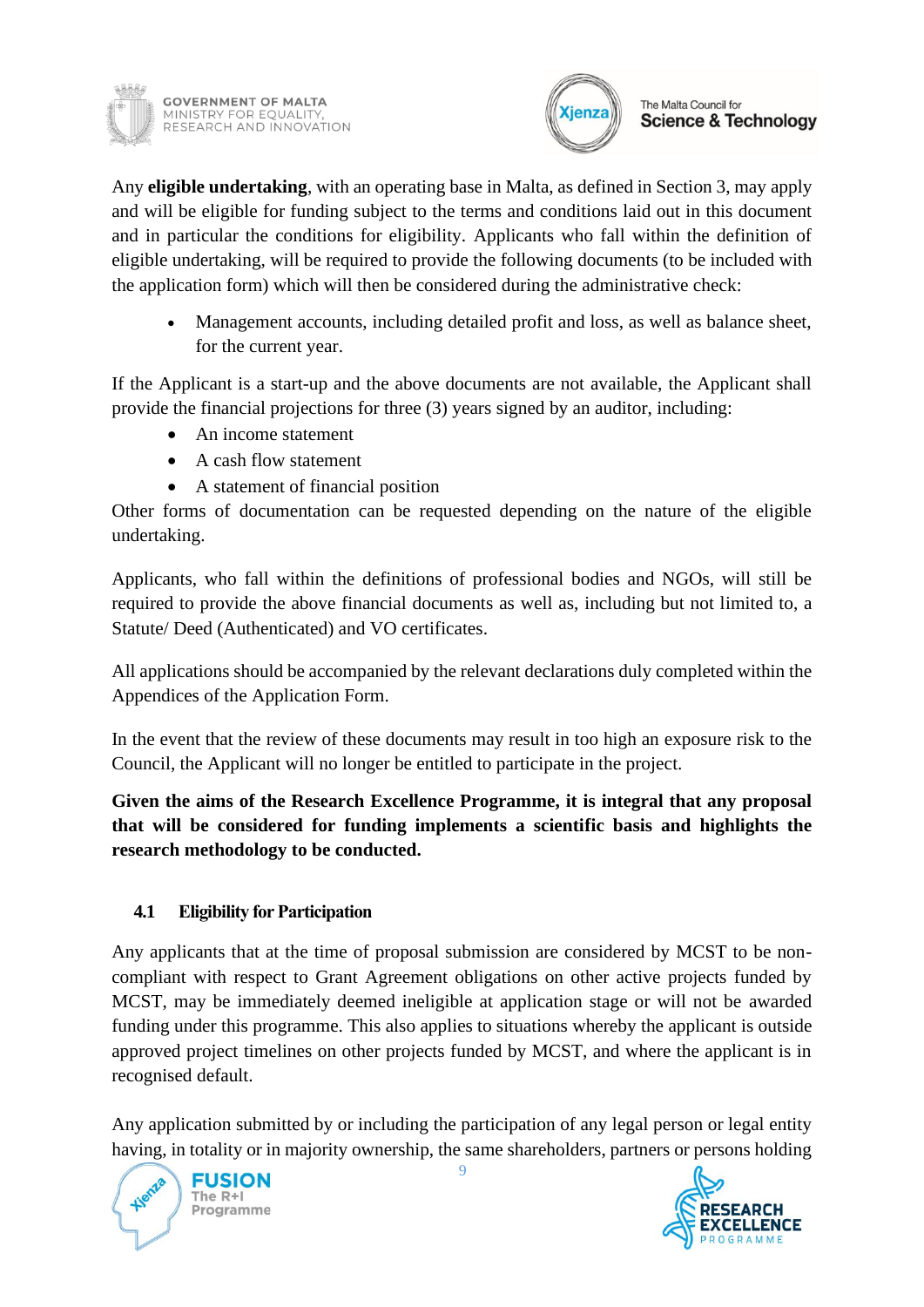



The Malta Council for **Science & Technology** 

and/ or exercising a controlling power in any other legal entity which will have been at any time prior to such application declared as non-compliant or defaulting on any other contract or agreement entered into with MCST, shall be automatically declared as inadmissible.

Kindly note that only sole applicants are eligible and thus there should only be one beneficiary as an Applicant. Furthermore, the applicant entity needs to be established/ incorporated by the date of application submission.

### <span id="page-9-0"></span>**5 Eligibility Under the State Aid Regime**

These Rules for Participation will be implemented in line with the terms and conditions of Commission Regulation (EU) No 1407/2013 of 18 December 2013 on the application of Articles 107 and 108 of the Treaty on the Functioning of the European Union to *de minimis* aid [OJ L 352/1, 24.12.2013], as amended by Commission Regulation (EU) 2020/972 of 2 July 2020 amending Regulation (EU) No 1407/2013 as regards its prolongation and amending Regulation (EU) No 651/2014 as regards its prolongation and relevant adjustments [OJ L 215/3, 7.7.2020] (hereinafter referred to as the *de minimis* Regulation).

The *de minimis* Regulation stipulates that a single undertaking cannot receive more than  $\epsilon$ 200,000 (or  $\epsilon$ 100,000 in the case of single undertakings performing road freight transport for hire or reward) over 3 fiscal years, including *de minimis aid* from any other *de minimis*  schemes. Applicants should ensure and declare that they are eligible for the requested grant under State Aid rules before applying.

For the purposes of this Section, an "undertaking" shall mean any entity engaged in an economic activity, regardless of its legal status and of the way in which it is financed.

All applications must be accompanied by a State Aid *de Minimis* declaration form. **For successful applications, an updated declaration form shall be provided at the time of the signing of the Grant Agreement, ensuring that the applicant remains eligible for funding under the State Aid regime.**

The *de Minimis* aid to be received by every successful applicant under these Rules for Participation (Option A) for the Research Excellence Programme shall include all approved eligible costs for that entity at the relevant aid intensity.

For the purposes of the *de Minimis* Regulation, **"Single Undertaking"** includes all enterprises having at least one of the following relationships with one other:



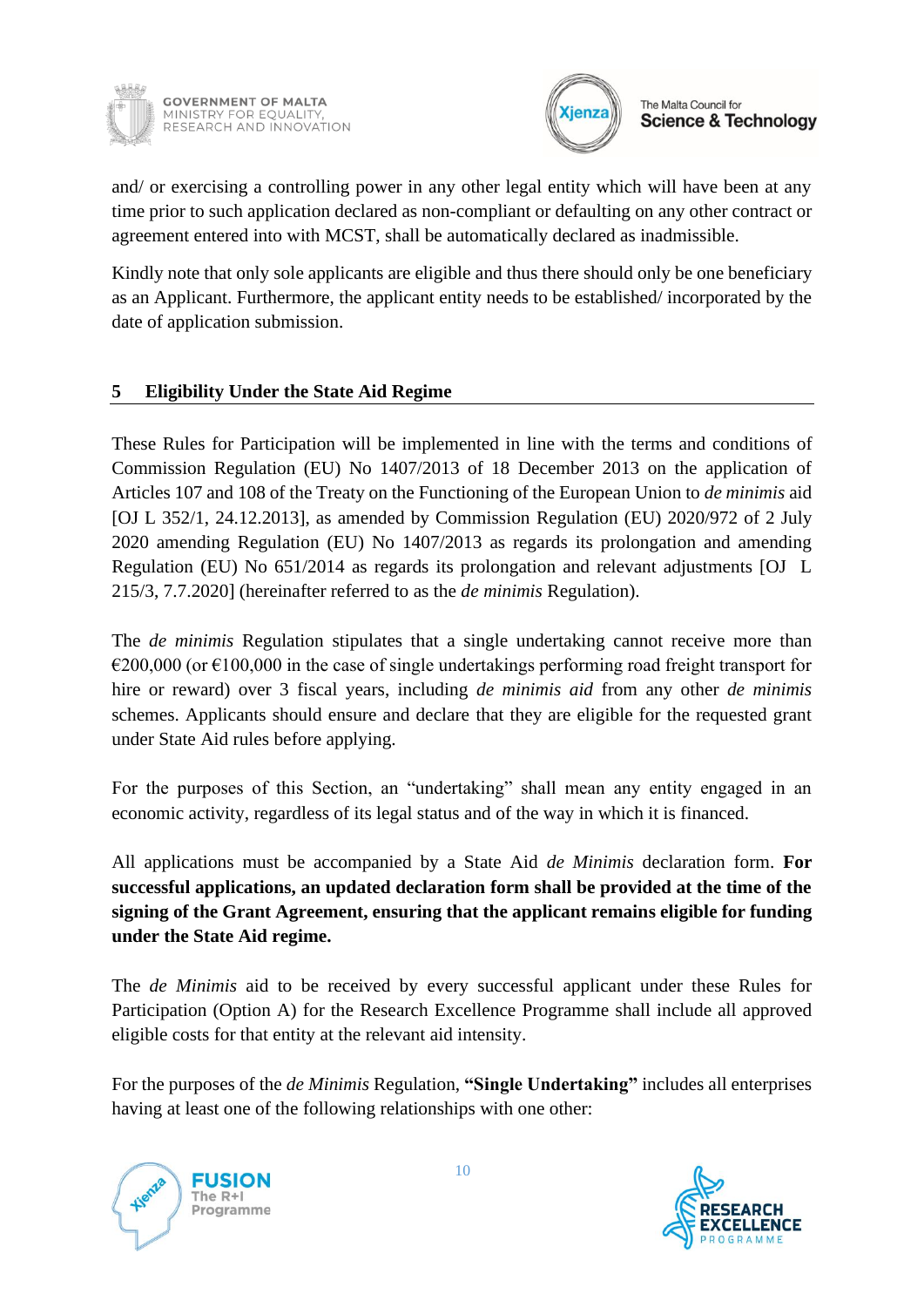

**GOVERNMENT OF MALTA** MINISTRY FOR EQUALITY,<br>RESEARCH AND INNOVATION



(a) One enterprise has most of the shareholders' or members' voting rights in another enterprise.

(b) One enterprise has the right to appoint or remove a majority of the members of the administrative, management or supervisory body of another enterprise.

(c) One enterprise has the right to exercise a dominant influence over another enterprise pursuant to a contract entered into with that enterprise or to a provision in its memorandum or articles of association.

(d) One enterprise, which is a shareholder in or member of another enterprise, controls alone, pursuant to an agreement with other shareholders in or members of that enterprise, a majority of shareholders' or members' voting rights in that enterprise.

Enterprises having any of the relationships referred to in points (a) to (d) above through one or more other enterprises shall be a single undertaking.

In line with Article 1 of the *de Minimis* Regulation, no aid will be granted to those undertakings and/or sectors expressly excluded from receiving such aid.

The rules laid down in Article 5 of the *de Minimis* Regulation on cumulation will be respected.

#### <span id="page-10-0"></span>**6 The Application Process**

The Call for Project Proposals will be open between the **17th of January 2022 to 23:59PM on the 28th of February 2022.** The selection and funding of proposals under this Programme shall be on a competitive basis.

<span id="page-10-1"></span>Applicants should refer to the eligibility criteria in Sections 4 and 5.

### **6.1 Application Submission**

The Research Excellence project application must present a coherent, comprehensive and credible plan based on:

- $\checkmark$  Reasonable estimates of human resources, finance, deliverables and timeframes; and
- $\checkmark$  Templates provided by MCST.

**Submission, evaluation and selection of project applications will be in the form of a onestage process. The applicant must ensure complete compliance with the 'Rules for Participation 2021 - 2023' prior to submission as no amendment or negotiation thereto will be allowed after submission. Any unapproved deviations will result in the failure of the application during the administrative check.**



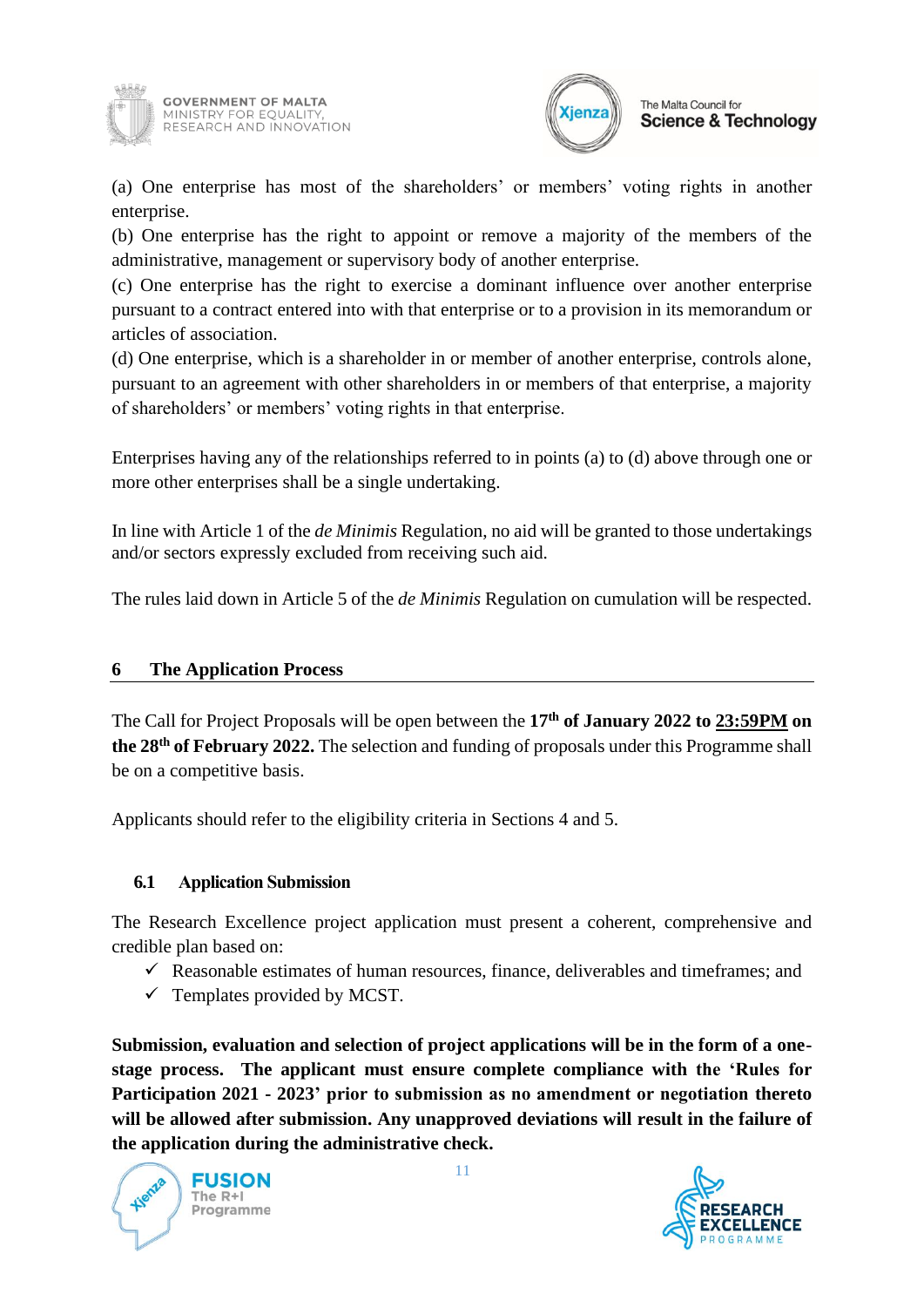



The legal representative of the participating organisation of the applicant must sign off on the application and enter the date of signature in blue ink (not electronically). The legal representative of the applying organisation must also sign off all relevant declarations found within the Appendices of the Application Form.

All applications shall be evaluated according to the procedure outlined under Section 9 of these Rules for Participation. The application process is a **single stage** process. This means that once an application has been submitted, modifications thereto will not be allowed. Moreover, requests made by the applicant to allow negotiations on the content of the proposals, after submission will be rejected. In instances where errors in the budget are noted during the evaluation process, these will be categorised by the Council into major deviations (**affecting 10% or over of the grant value**) or minor deviations (**affecting less than 10% of the grant value**) e.g., if the grant value requested is  $\epsilon$ 50,000, any errors in the budget exceeding  $\epsilon$ 5,000, would be considered as a major deviation. Minor deviations will be amended by the Council and evaluated on that basis. The beneficiary will be given the opportunity to accept or decline proceeding with the project if awarded. On the other hand, major deviations will be considered as administratively non-compliant.

In cases, where deviations from the mandatory deliverables or budgets detailed herein are required, applicants should be guided by section 5.3 below. **The content of the Application Form will be directly appended to the Grant Agreements for successful applicants and will constitute the Grant Agreement technical obligations.** 

Any text within the submitted application, which are more than the prescribed maximum word count and/or page limits, shall be **disregarded in the scientific evaluation process**.

Application Forms can either be sent electronically to [rep.mcst@gov.mt](mailto:rep.mcst@gov.mt) keeping Mr. Stephen Borg [\(stephen.i.borg@gov.mt\)](mailto:stephen.i.borg@gov.mt) and Ms. Abigail Aquilina [\(abigail.aquilina@gov.mt\)](mailto:claudine.dimech@gov.mt) in copy, with "Research Excellence Programme Application Submission" as a subject.

Contact Information:

Ms. Abigail Aquilina R&I Programmes Executive Email: abigail.aquilina@gov.mt Tel: +356 2360 2241

For escalated enquiries kindly contact:



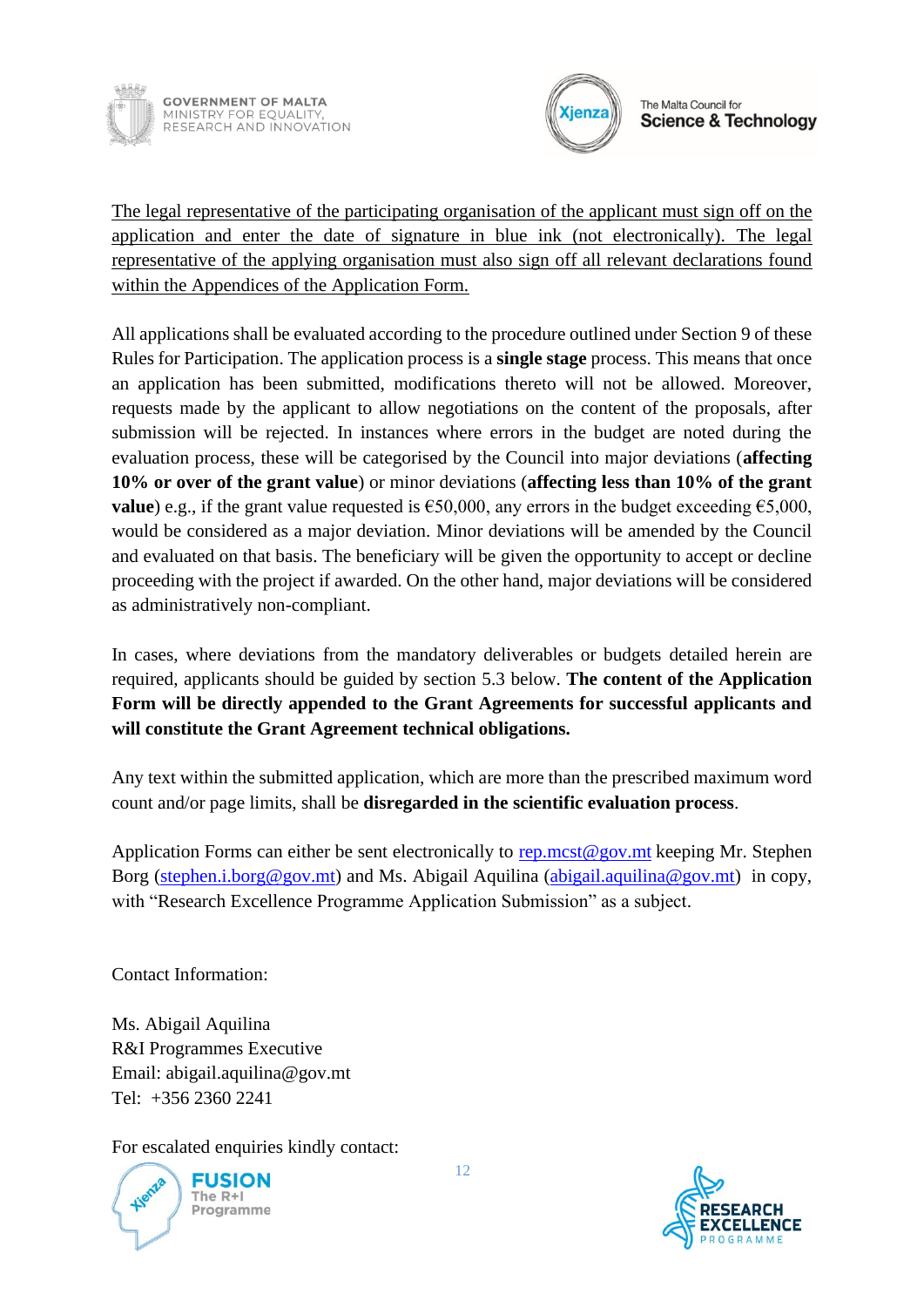



Mr. Stephen Borg R&I Programmes Executive The Malta Council for Science & Technology Villa Bighi, Bighi, Kalkara, KKR 1320 Email: stephen.i.borg@gov.mt Tel: +356 2360 2208

### **In both cases, it is the responsibility of the applicant to ensure that a confirmation of receipt is provided.**

All Submissions must include:

- $\checkmark$  The application form in MS Word (.docx) format and a signed scanned copy (to be sent by email)
- $\checkmark$  A precise plan of project activities, timeframes, and deliverables, including a visual representation through a Gantt Chart
- $\checkmark$  A precise indication of project costs signed and as a spreadsheet
- $\checkmark$  Curricula Vitae of key researchers including relevant track records. These should clearly establish that there is the potential in carrying out the project.
- $\checkmark$  A detailed plan of how Beneficiary's knowledge and, where applicable subcontractors or co-collaborators, will be used to perform the project tasks and to achieve the project objectives (At this stage, if subcontractors have not been identified, one should mention the tasks that will be passed on and the expertise required.)
- ✓ The signed *De Minimis* State Aid Declaration Form (Kindly note that an updated State Aid Declaration form is to be submitted upon the signing of the Grant Agreement should the project be selected for funding), as well as declarations on Indirect State Aid.
- $\checkmark$  Management Accounts, including detailed profit and loss, as well as balance sheet, for the current year.
- $\checkmark$  In the event that the applicant is a start-up, and the above documents are not available, the applicant shall provide the financial projections for three (3) years signed by an independent certified public accountant, including:
	- An income statement,
	- A cash flow statement, and
	- A statement of financial position

It should be noted that emails larger than 6MB shall be automatically rejected by the system. The applicant may make use of cloud storage.

**FUSION** The  $R + I$ Programme

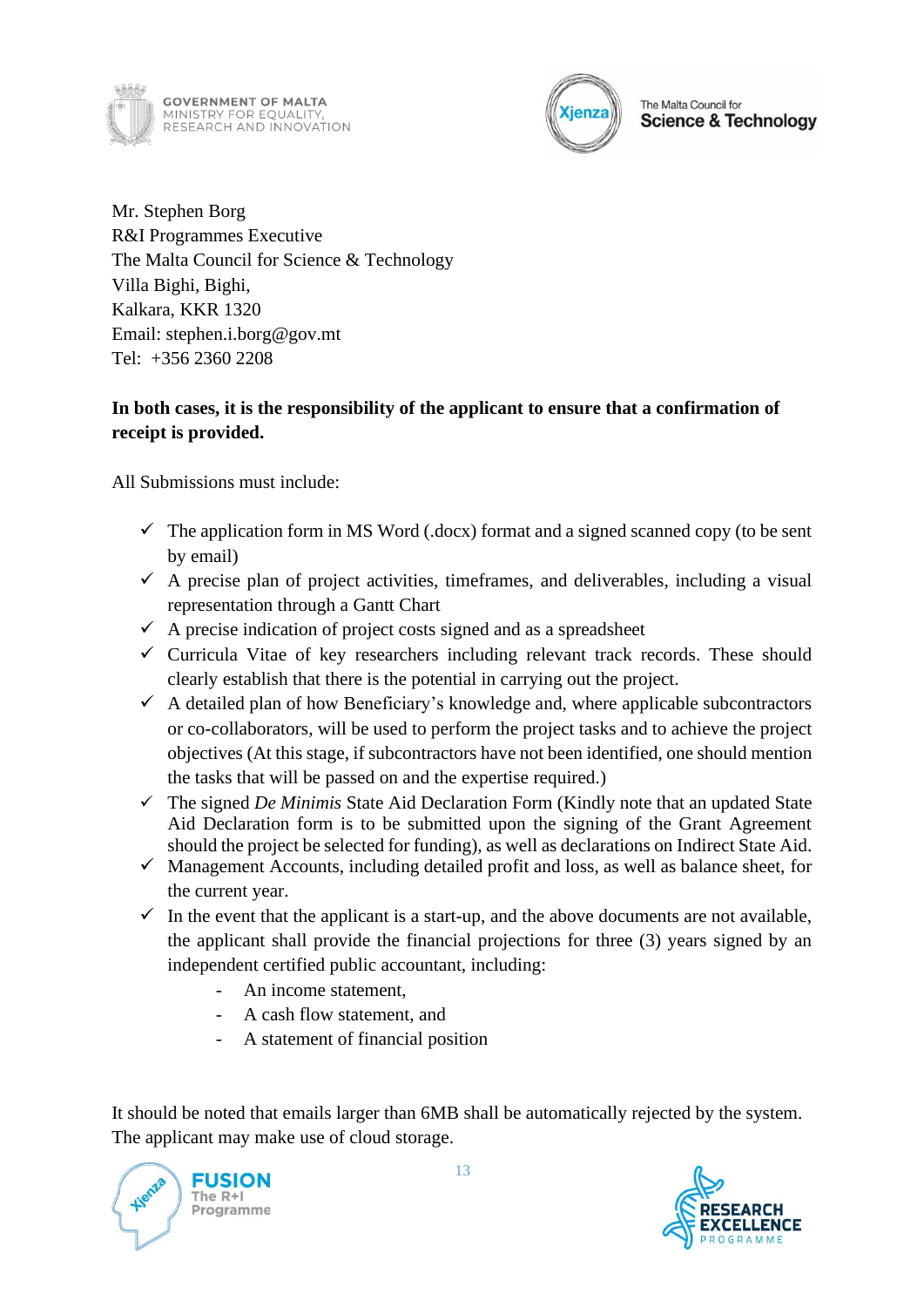



All received applications shall be acknowledged by email. **Incomplete applications as at the deadline of this call will not be considered.** 

### <span id="page-13-0"></span>**6.2 Considerations at Application Stage**

### <span id="page-13-1"></span>**6.2.1 Respecting Lead Times**

All organisations, including MCST, have their internal procedures for processing, approving and signing off on legally binding documents. Beneficiaries are to ensure that they are aware of these lead times in their organisation as well as in the other organisations which may be involved. It is the applicant's responsibility to ask for information on lead times pertaining to MCST.

Applicants should also consider personal commitments, vacation leave etc, when planning to apply. **All project application submissions must reach the MCST by not later than 23:59pm (CET) on the day of the deadline. All pages of the application must be dated, signed and initialised (stamped or signed) by the applicant's legal representative.**

### <span id="page-13-2"></span>**6.2.2 Assistance with Applications**

Prospective Project Applicants are encouraged to seek the advice of MCST in the preparation of the project application. This should help identify any areas of concern prior to the submission of the application and lead to a better quality of submission. Advice shall only be given in respect to these Rules for Participation and not on technical grounds. **Applicants are particularly encouraged to seek the MCST's guidance through proposal-specific one-toone sessions to ensure that the single-stage application documentation is complete and effective, as once submitted, it cannot be edited.**

#### <span id="page-13-3"></span>**6.3 Deviations**

Applicants should note that:

- Transfer of project funds between line items that are **less than 15% of the project value will be considered by MCST** provided that the project coordinator makes the request to MCST via email. An updated budget should be submitted together with the email.
- Transfer of project funds between line items that are **greater than 15% of the stage value or project value respectively, will be considered by MCST upon an official,**



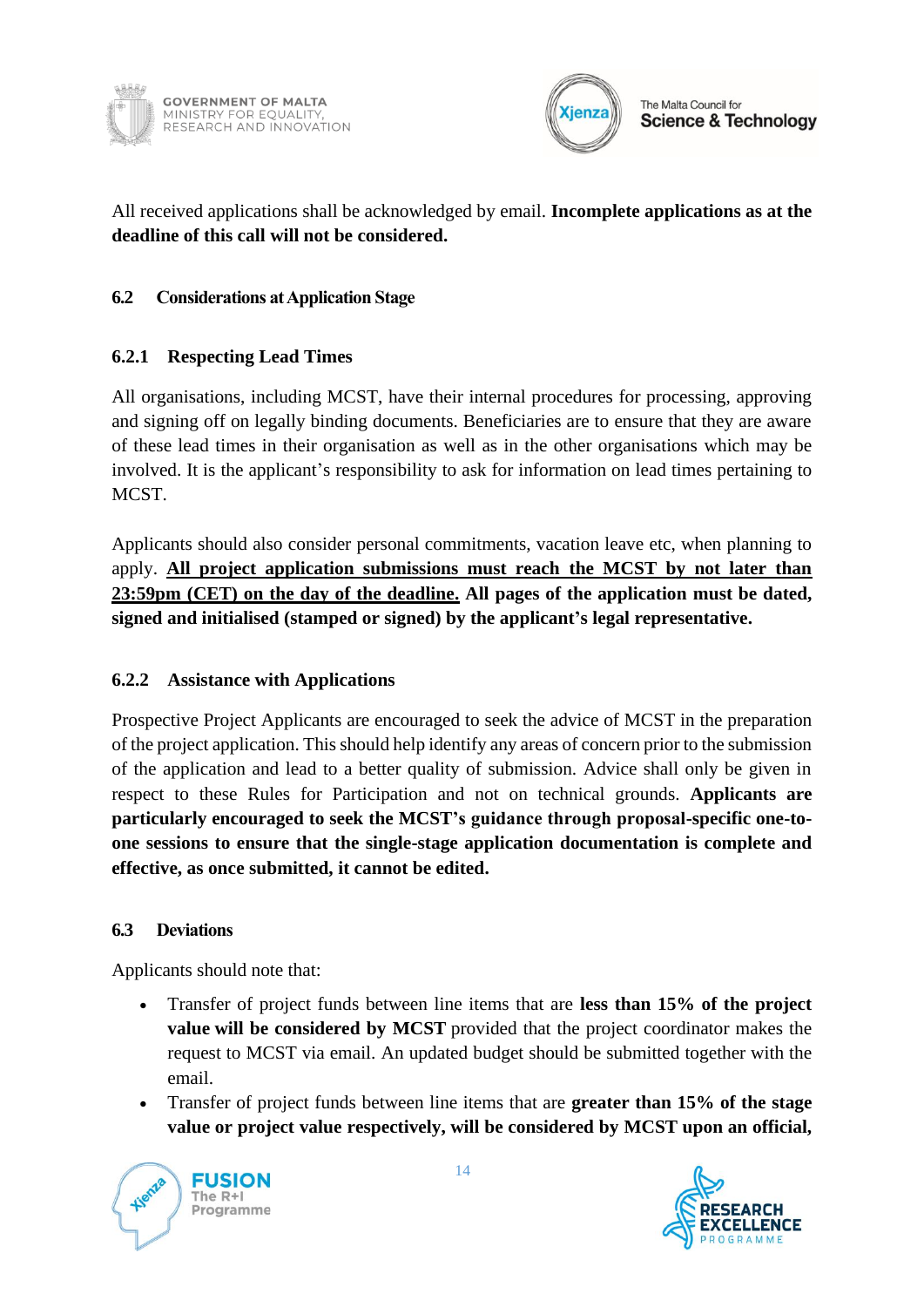



The Malta Council for **Science & Technology** 

**signed request** by the project coordinator to MCST. The change will then be implemented in an addendum signed by MCST and counter-signed by the applicant. An updated budget should be submitted together with the justification letter.

Kindly note that with respect to transfer of project funds, this should still be in line with the limits mentioned in the Rules of Participation in Section 8 and following approval, these should be reflected in the Project Audited Financial Report, mentioned in Section 7.3.1.

### <span id="page-14-0"></span>**7 Confidentiality of Submissions**

Unless otherwise indicated, all project application submissions except for the project names and abstracts, shall be treated with strict confidence. However, all project applications will be passed on in their entirety to the external evaluators and due diligence experts, who are bound by confidentiality and who shall also be required to declare that they do not have any conflict of interest in reviewing the individual proposals. Stage reports compiled throughout the Research Excellence Programme or similar reports submitted by applicants on their own accord, may, at the discretion of the MCST, be submitted in part or in their entirety to external evaluators. Stage reports submitted under this programme may also, at the discretion of the MCST, be forwarded in part or in their entirety to external evaluators appointed by MCST. All evaluators are bound by confidentiality.

Kindly note that the Council may undertake a due diligence exercise through its contractors for the purpose of administrative compliance. Further assurances, such as bank guarantees, may be required at the discretion of the Council.

The data collected by the Council via the application for the aid and its subsequent processing by the Council to evaluate data subject's request for aid under the Scheme is in line with:

- a. The Rules for Participation
- b. COMMISSION REGULATION (EU) No 1407/2013 of 18 December 2013 on the application of Articles 107 and 108 of the Treaty on the Functioning of the European Union to *de minimis aid* (*de minimis* Regulation). This has now been amended by Commission Regulation (EU) 2020/972 of 2 July 2020, amending Regulation (EU) No 1407/203 as regards it prolongation and amending Regulation (EU) No 651/2014 as regards its prolongation and relevant adjustments.
- c. Data Protection Act, Chapter 586 of the Laws of Malta and Regulation (EU) 2016/679 of the European Parliament and of the Council of 27 April 2016 on the protection of natural persons with regard to the processing of personal data and on the free movement of such data, and repealing Directive 95/46/EC



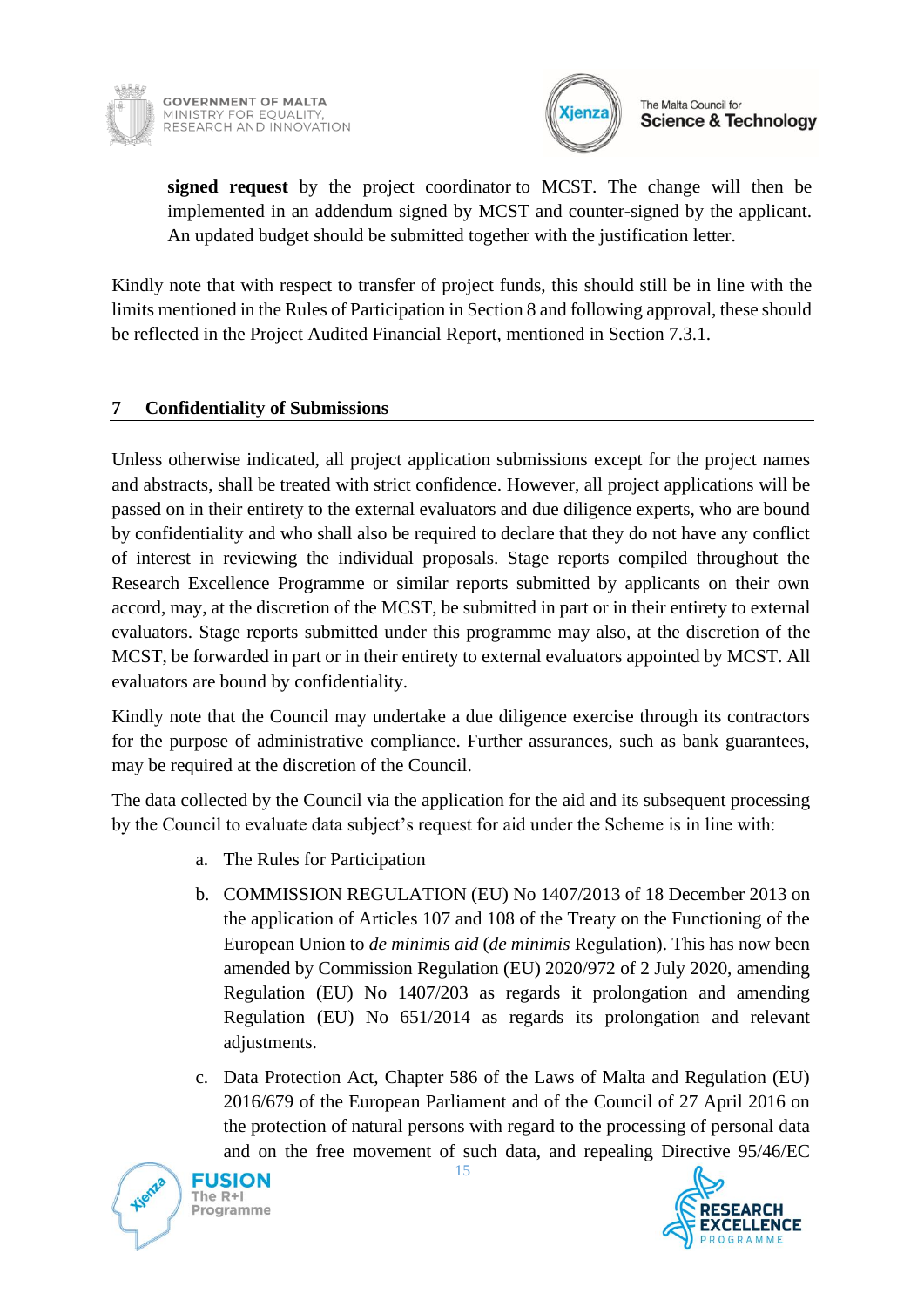



(General Data Protection Regulation).

d. The legitimate basis to process personal data submitted by the data subject by virtue of his/her written application for aid is Regulation 6 (1)(b) of the General Data Protection Regulation ("GDPR"), as 'processing is necessary in order to take steps at the request of the data subject prior to entering into a contract'.

Further information may be found within the application form.

### <span id="page-15-0"></span>**8 Programme Parameters**

MCST reserves the right to carry out financial and/or technical audits at its discretion, at any time during the duration of the project to ensure that Programme Parameters, as per contractual obligations are being observed.

### <span id="page-15-1"></span>**8.1 Project Start Date and Duration**

The project must start by at least **1 st of July 2022** or as otherwise stated by the MCST. **The project should have a duration of one year.**

#### <span id="page-15-2"></span>**8.2 Project Grant**

<span id="page-15-3"></span>The maximum possible funding for a project is  $\epsilon$ 50,000.

#### **8.3 Deliverables**

Deliverables are tangible outcomes of the project and must be sustainable. They must be proposed between the start date and end date of the project. Deliverables not within the project timelines will not be considered.

#### <span id="page-15-4"></span>**8.3.1 Mandatory Deliverables**

The Beneficiary is under an obligation to:

- $\checkmark$  Report on project progress as per the list hereunder and in line with the templates provided:
	- Hold a one midway project meeting to verbally update the MCST on the progress. This includes delivering a presentation. (Kindly note, that the

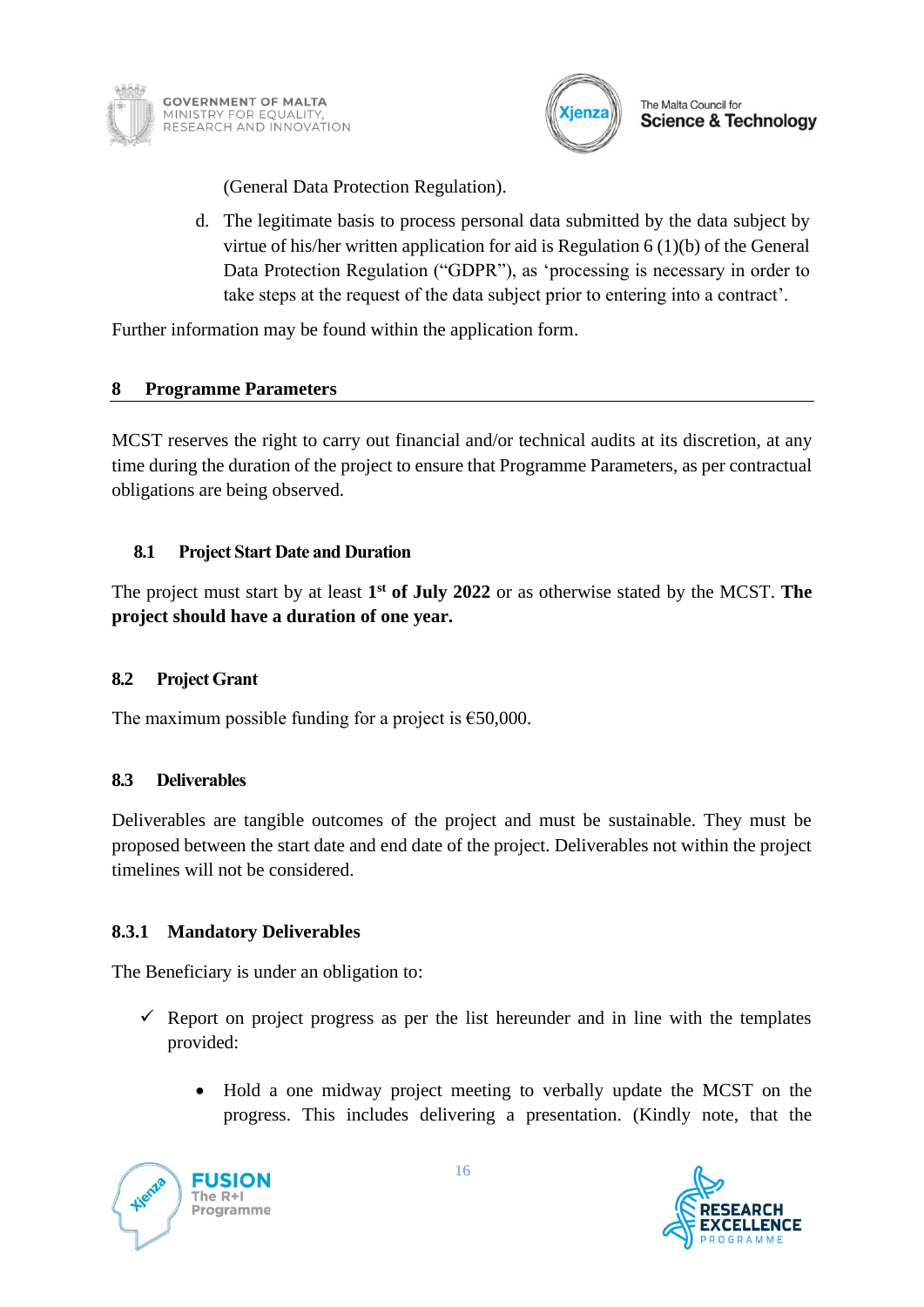



contracting authority may, at its own discretion, request additional meetings if required).

- Submit an end of Project Technical Report.
- Submit an end of Project Audited Financial Report.
- At least one article in public media (e.g., local newspapers or magazines) to raise public awareness, including an acknowledgement to the Council. A copy should be presented to MCST within two weeks of publication.

The Reports must include sufficient evidence on the achievement of the project objectives, as well as the parameters indicated in the application, and they must be provided in accordance with the templates presented to the Project Coordinator by the MCST. The Project Technical Report must be submitted prior to the termination of the project within which it is due. The Project Audited Financial Report must be submitted within two months from the completion of the project to account for lead time and payroll in the lifetime of the project.

Any changes to the project objectives, work-packages or any other parameter committed to in the application, are to be communicated in writing with clear justification to the MCST prior to the deadline. The written request will be referred to the Unit Director for approval. The MCST will acknowledge receipt and endeavour to reply in a timely manner so that the momentum of the project remains unaffected.

Acceptance or otherwise of any changes shall be at the sole discretion of the MCST and its decision shall be binding, final and irrevocable. Any other communication shall not be considered valid or binding.

### <span id="page-16-0"></span>**8.3.2 Recommended Deliverables**

Further to the mandatory deliverables, the MCST recommends the deliverables below. Although the deliverables cited below are not mandatory, if the applicant includes such recommended deliverables at the proposal stage, this enhances the strength of the application form. The recommended deliverables may include:

- $\checkmark$  A plan to assess the research after its conclusion and further research
- $\checkmark$  The attainment of any certification or degrees
- $\checkmark$  A strategic plan to exploit or further develop the results of the research
- $\checkmark$  Generation of new knowledge (Reports after the conclusion of testing)
- $\checkmark$  Collaborations between the Beneficiary and centres of high repute
- $\checkmark$  Industrial and Intellectual Property generation
- $\checkmark$  Dissemination activities, including but not limited to, local newspapers, conferences, publications, project exhibitions etc. (preferably open access)

**FUSION** The  $R + I$ Programme

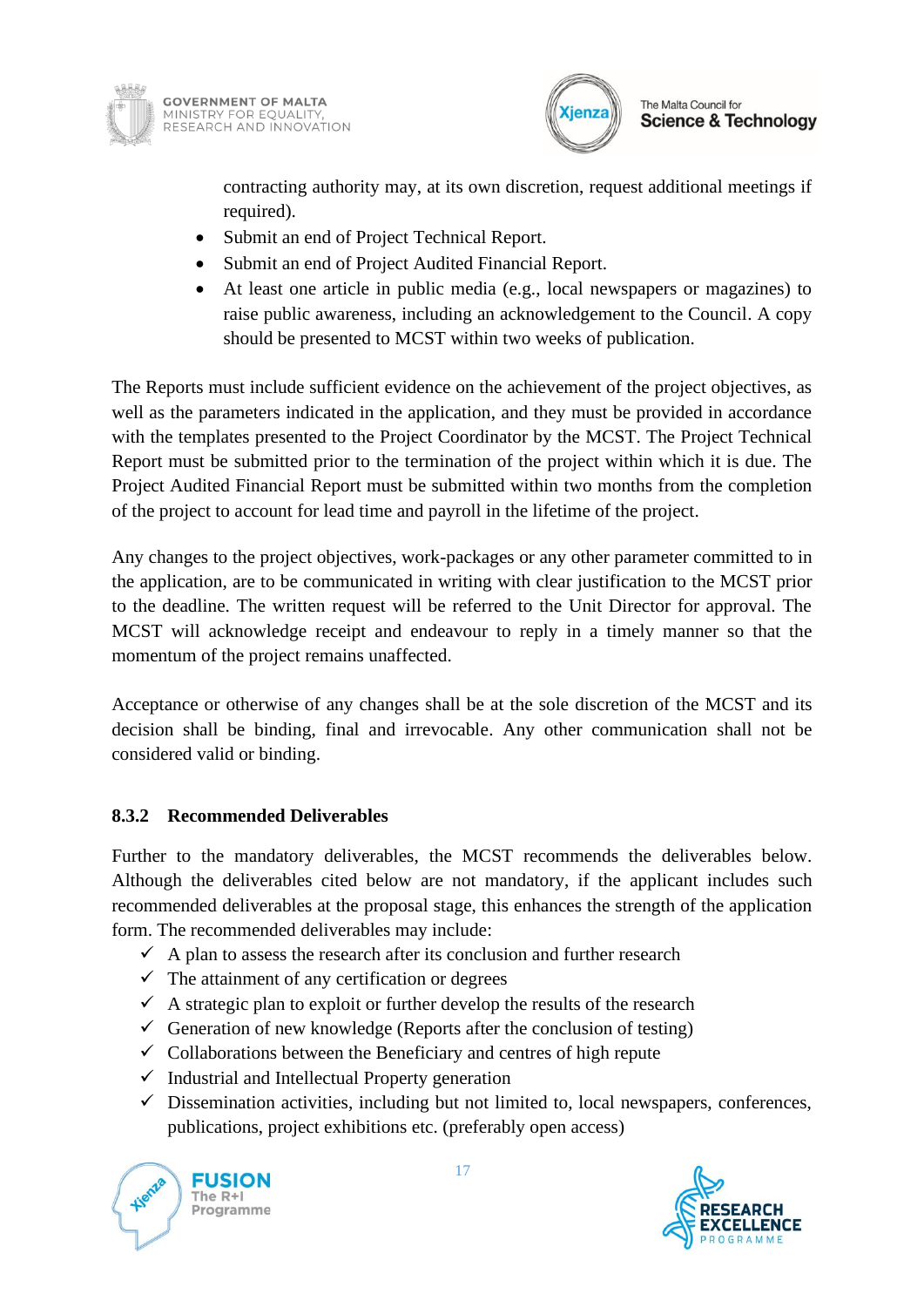



Kindly note that the list of examples given above is not exhaustive.

In the case of publications, these should take place during the duration of the project, and where available and possible, deposited in the entity's repository, including an acknowledgement to the Council. In cases were open access-fees were budgeted for, it is the responsibility of the beneficiary to account for the time it would take for the invoicing and payment of that fee.

Provided further that if the Beneficiary claims that such an attempt to publish this research paper will have been unsuccessful, the Beneficiary must prove to the satisfaction of the Managing Authority and through the submission of sufficient and adequate documentary evidence that such an attempt to publish a research paper in terms of the requirements of this Clause was in fact made. Sufficient and adequate documentary evidence includes evidence that the paper was actually submitted for publication and documentary evidence that the paper was rejected for publication. If the Managing Authority is satisfied with the evidence provided, then the Beneficiary will not be held in breach of this particular obligation.

A copy of all publications must be presented to MCST before any retention is disbursed.

The MCST appreciates that the fulfilment of the recommended deliverables may be dependent on external factors. The Beneficiary is expected to take these deliverables into consideration when submitting their application form. **Although these deliverables are non-compulsory, if listed as committed deliverables in the application stage, they must be adhered to**.

#### <span id="page-17-0"></span>**9 Eligible Costs**

Eligible direct costs are those costs incurred directly by the applicant during the lifetime of the project, and which are primarily used for the purpose of achieving the objectives of the project. All eligible expenses must be incurred between the Start Date and the End Date of the Project and must be limited to the budgeted value.

**Start Date** means the date which is stated in the grant agreement.

**End Date** means the date when the Project period, having commenced on the Start Date, expires.

**Project period** is the period allocated for the execution of the Project, and as indicated by the applicant. For the purposes of the Research Excellence Programme, this period is of **twelve** months.



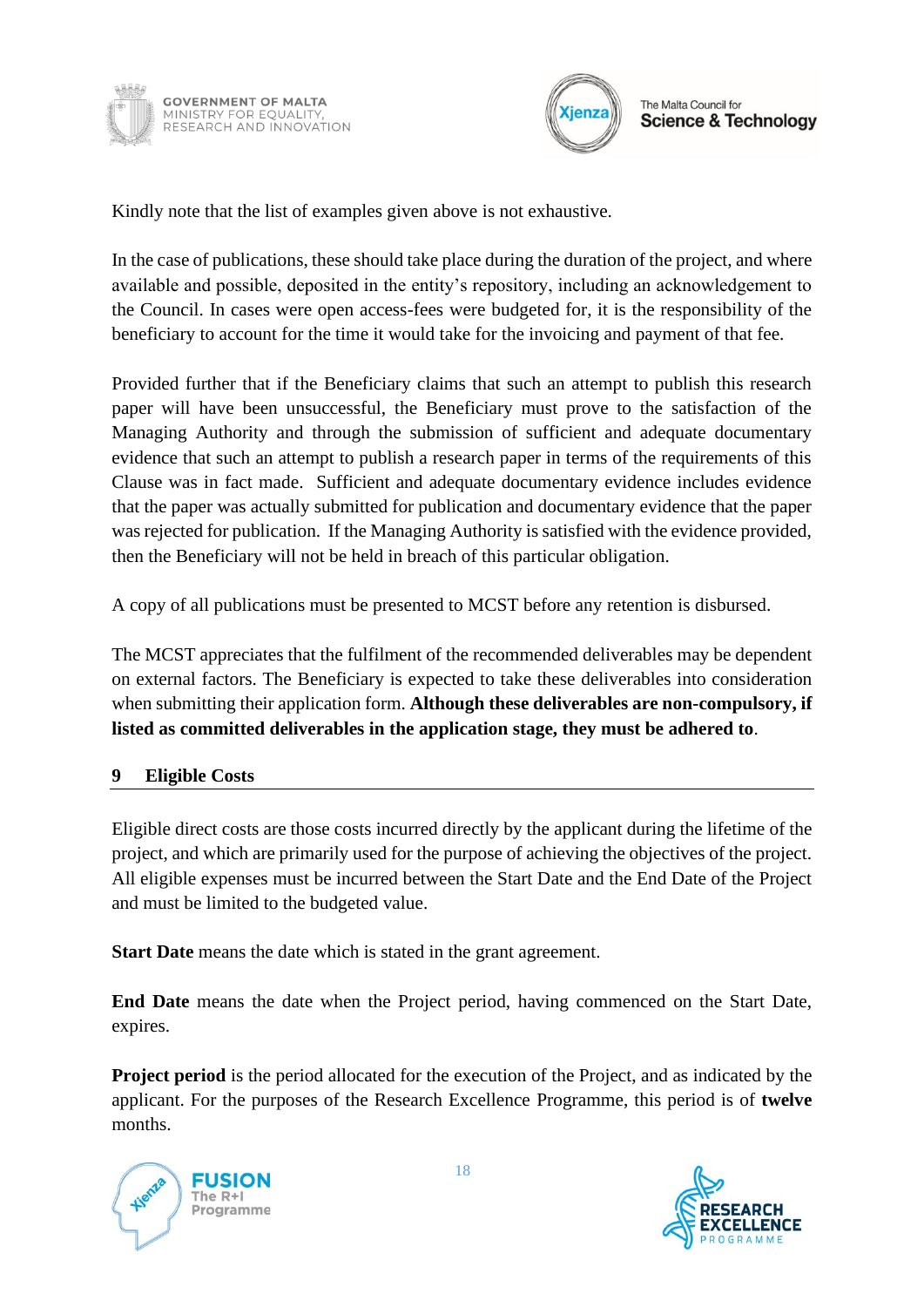



**Project Value** is the project grant in its entirety including any co-financing (10% for Option A)

### **Project Grant** or **Project Budget** is the granted funding provided.

The **Eligible Direct Costs** are:

o Personnel Costs

There are no limitations posed with regards to the number of employees involved in a single project. Furthermore, both new and existing personnel shall be eligible for funding. Management costs are limited to 15% of the project value. Any project management which is not carried out by the applicant shall be deemed as subcontracting.

The hourly rate (z) is calculated using the following formula:

 $\epsilon$  z = (gross basic salary + allowances) /yearly weekday hours Kindly note that total hours per annum cannot exceed 1,760 hours.

Eligible salaries are pinned to the hourly rates in the Table below (including Employer National Insurance and other contributions) and personnel limits per project:

| <b>Role in Project</b>         | <b>Maximum</b>        | <b>Maximum</b>        | <b>Maximum</b>        | Limits per |
|--------------------------------|-----------------------|-----------------------|-----------------------|------------|
|                                | <b>Hourly rates</b>   | <b>Hourly rates</b>   | <b>Hourly rates</b>   | project    |
|                                | 2022                  | 2023                  | 2024                  |            |
| Management                     | up to                 | up to                 | up to                 | Max 2 per  |
|                                | $€50.00/h$ our        | €52.50/hour           | €55.13/hour           | project    |
| Senior Researcher <sup>1</sup> | up to                 | up to                 | up to                 | No Limits  |
| or equivalent                  | $\epsilon$ 35.25/hour | $\epsilon$ 37.01/hour | $\epsilon$ 38.86/hour |            |
| Researcher <sup>2</sup> or     | up to                 | up to                 | up to                 | No Limits  |
| equivalent                     | $\epsilon$ 25.25/hour | $\epsilon$ 26.51/hour | E27.84/hour           |            |
| Operational,                   | up to                 | up to                 | up to                 | No Limits  |
| technician, research           | €13.85/hour           | €14.54/hour           | €15.27/hour           |            |
| support assistant or           |                       |                       |                       |            |
| equivalent                     |                       |                       |                       |            |

<sup>1</sup> The term 'senior researcher' is to be used for a postdoctoral researcher with a specialist and high level of local and international experience in the field. Individuals possessing a high level of experience in industry can still be considered. The applicant is to confirm this judgement with MCST well in advance of submitting the application form.

19



<sup>2</sup> The term 'researcher' is to be used for a Bachelor's, Master's or a Ph.D. degree holder and hence the hourly rate should be equivalent to the degree held by the relevant individual.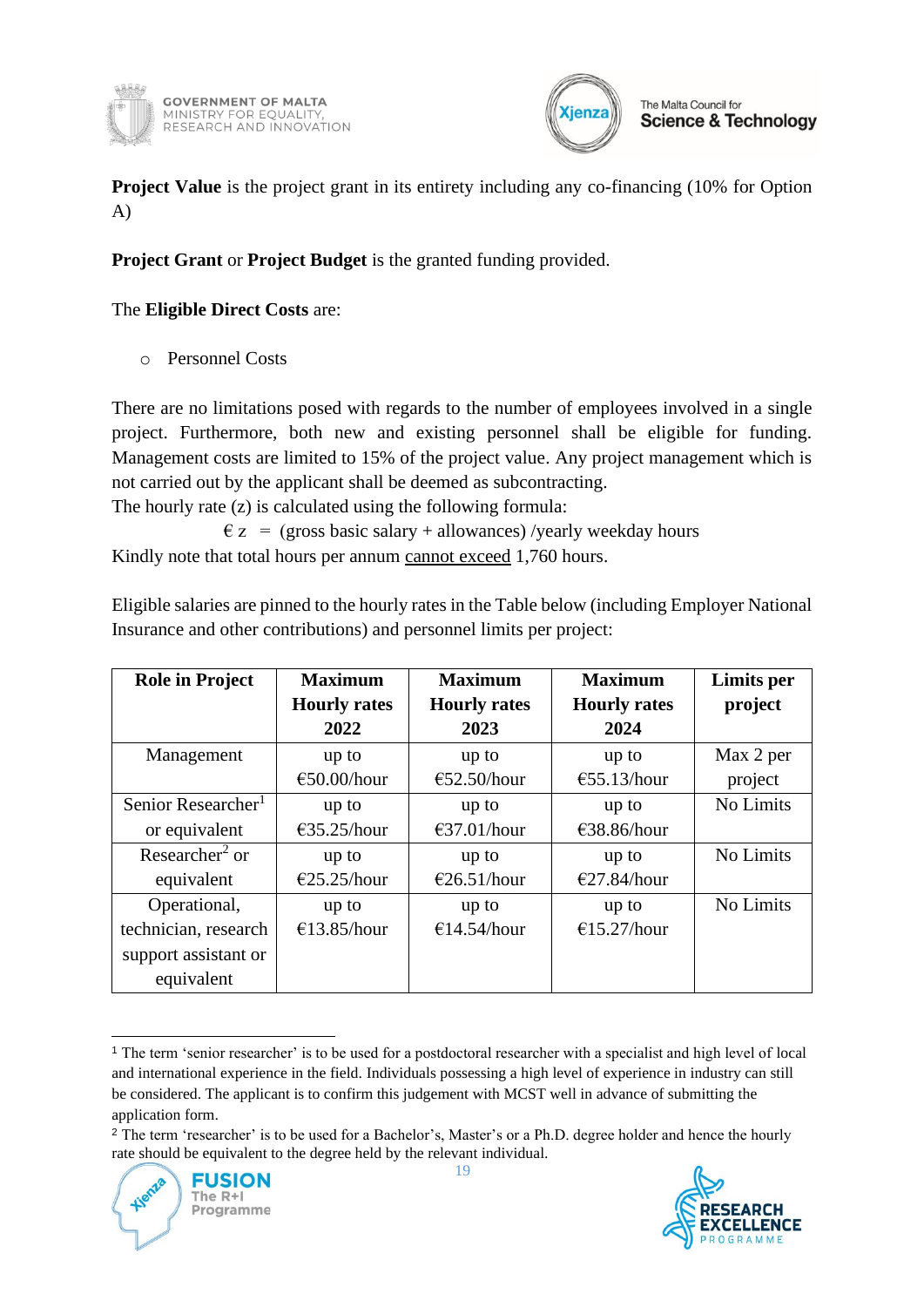



*The rates stated in the table above are for the years 2022-2024. For subsequent years a 5% increase per year is allowed*. *Kindly ensure that only hourly rates are provided in the application form.*

Personnel in salary brackets that are higher than those noted above will still only be reimbursed at the rates of the eligible brackets above, depending on their role in the project. The hourly rates will have to be noted in the application, along with the number of hours on the project per individual. In the case of existing personnel, the names of the individuals will have to be noted in the application and their respective CVs need to be submitted.

Students can be engaged on the project and be paid an annual stipend of  $\epsilon$  6,000 when reading for a full-time Master's degree or an annual stipend of  $\epsilon$  8,000 when reading for a full-time Doctoral degree. In the case of a part-time Post-graduate degree, the respective stipend will be calculated pro-rata and at the discretion of the MCST.

Completed time sheets are to be retained for all personnel (including students), as proof of the number of hours spent on the project. Documentation of the utilisation of the employees' internally funded, research quota for other research activities is to be retained since this evidence may be required by the auditors.

With respect to the following eligible direct costs, kindly make sure that detailed information and specifications are provided for individual line items.

- o **Specialised equipment:** Purchasing and leasing of specialised equipment including software. For an individual item of equipment over 20% of the project value, it is recommended that specifications and justification are provided in the application form. If a specialised laptop or PC is going to be purchased, kindly specify its usage and specifications. The overall value of specialised equipment cannot exceed 30% of the project value.
- o **Consumables**: The overall value of consumables cannot exceed 30% of the project value.

### **Kindly note that specialised equipment and consumables collectively, cannot exceed 50% of the project value.**

o **Travel**: Travel is permitted for attending of a conference or coordinating with foreign collaborators or stakeholders with a maximum of € 2000 (**including indirect costs**).



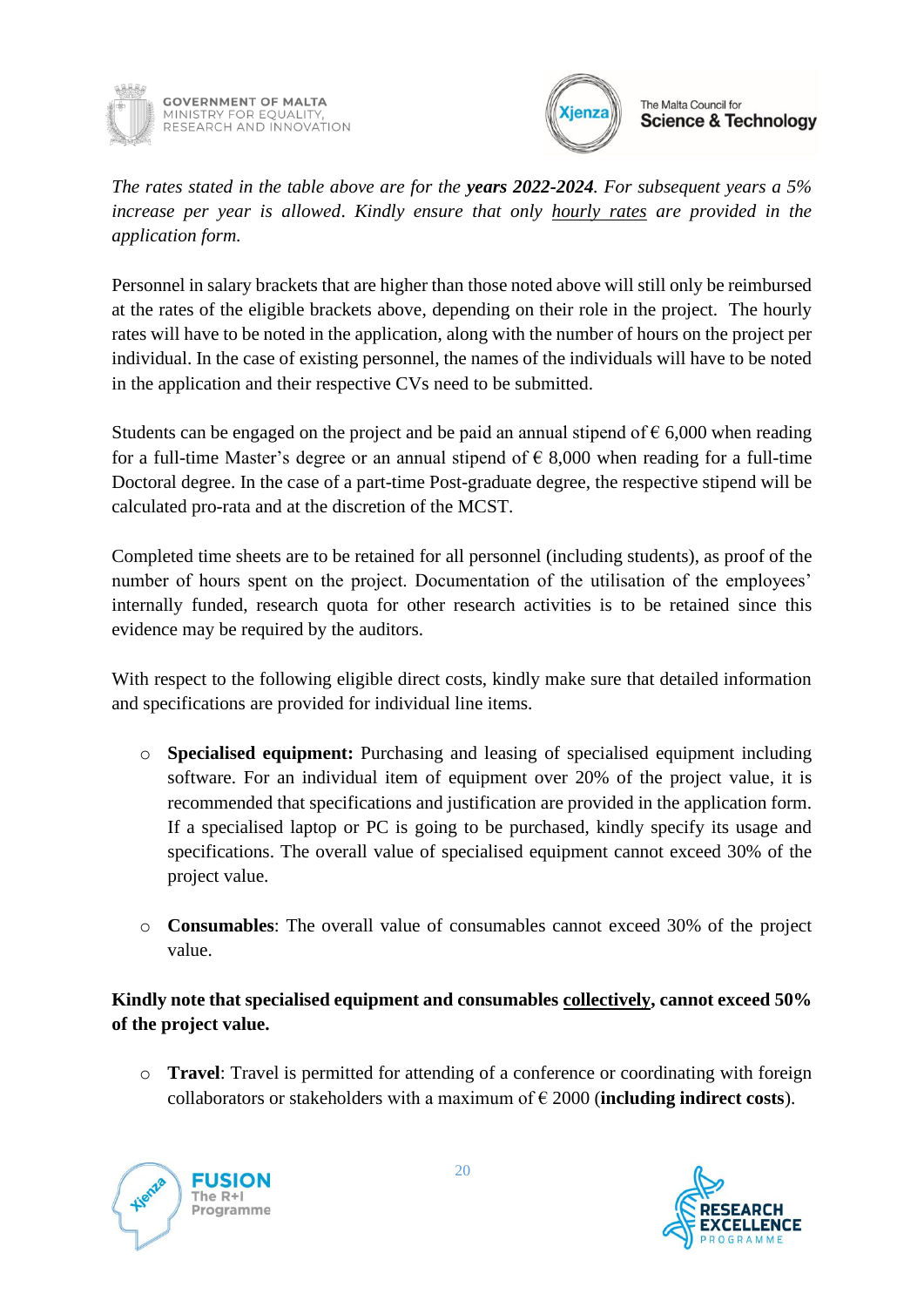



The Malta Council for **Science & Technology** 

- o **Scientific information**: Access to sources of scientific information sources include databases, publications, and conferences.
- o **Other relevant costs**:Other operational expenses which are directly related to the project, e.g., costs incurred for dissemination activities.

### <span id="page-20-0"></span>**9.1 Subcontracted Activities**

Subcontracted Activities must not exceed 25% of the project value. Subcontracted Activity is any activity related to the project, (including but not limited to consultancy), which is not carried out directly by the Beneficiary or its employees but is conducted by any third party (local or foreign) individual, company, partnership, or entity, under whatsoever terms and conditions.

Subcontracting to foreign companies should only be resorted to if suitable expertise is not available locally at a competitive price. This course of action must be duly justified. The Beneficiary may consider joint bids from subcontractors (local or foreign) if these are presented in the form of a supplier consortium. Preference will be given to partners who have previous experience working together on similar projects. Beneficiaries have to ensure that there is no discrimination between bidders, and that all bidders are to be treated equally and transparently in all calls for quotations.

### <span id="page-20-1"></span>**9.2 Audits**

Eligible Costs are to conform with the following, and are subject to the final audit scrutiny:

- Any expenses incurred during the project's lifetime must be consistent with the principles of economy, efficiency, and effectiveness.
- In the event of purchases of any value, private entity beneficiaries are required to demonstrate adequate market testing, by obtaining three quotations from three different, independent, and relevant sources.
- Any calls for the recruitment of staff on a project must be well advertised and conducted in a strictly transparent manner including an interview process.

### <span id="page-20-2"></span>**9.3 Eligible Indirect Costs**

Overheads will be covered at 10% of direct eligible costs for all line items being requested.

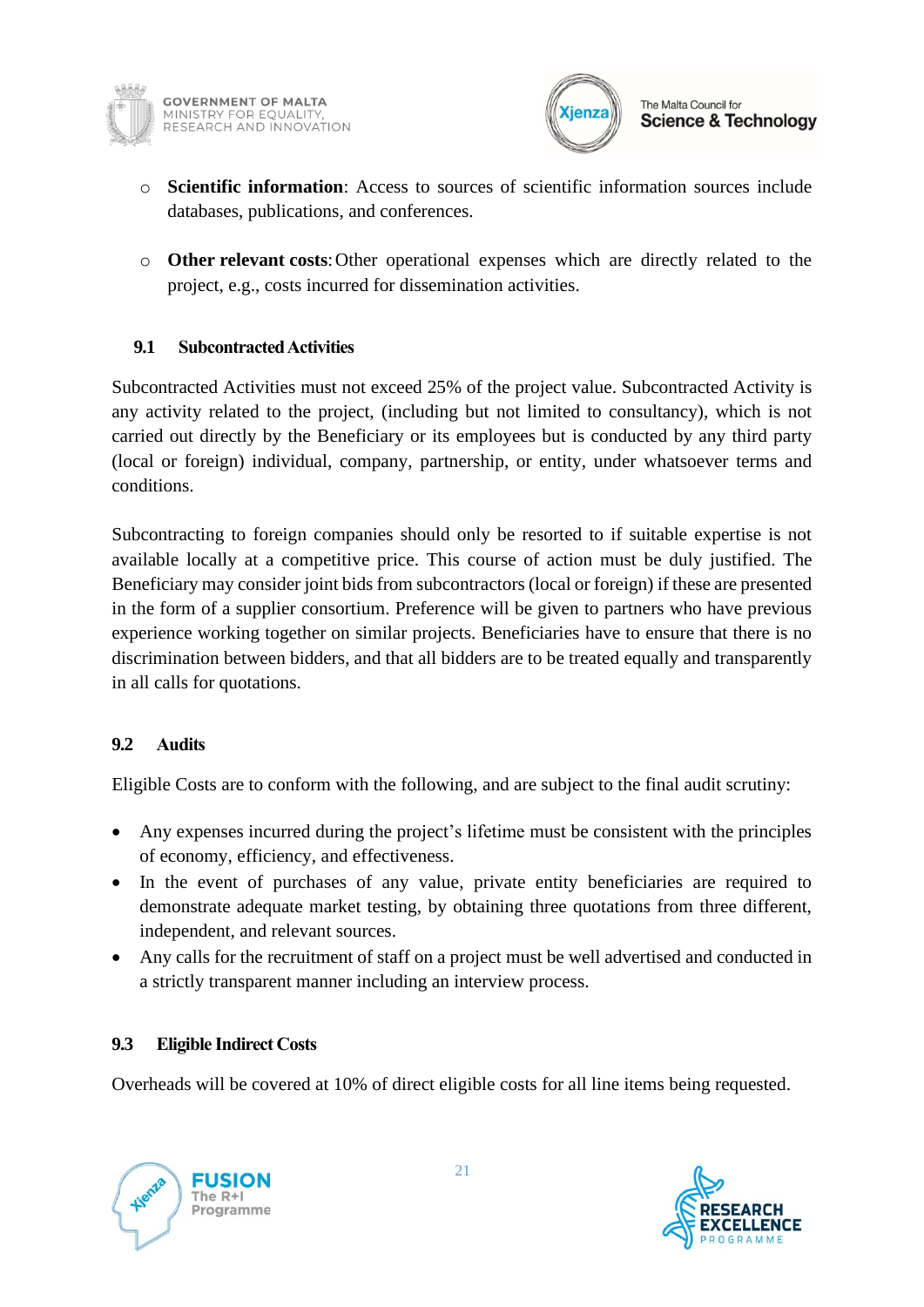



#### <span id="page-21-0"></span>**9.4 Ineligible Costs**

The non-exhaustive list below demonstrates examples of ineligible costs:

- $\checkmark$  Expenses related to loans, interest, etc
- $\checkmark$  Recoverable value added tax
- $\checkmark$  Expenses which are recoverable through other funding mechanisms
- $\checkmark$  Re-purchase of equipment originally procured through other funding mechanisms
- $\checkmark$  Opportunity costs related to foregone production and production downtime arising from the allocation of resources to the Project
- $\checkmark$  Any activity related to the reproduction of a commercial product or process by a physical examination of an existing system or from plans, blueprints, detailed specifications or publicly available information.
- $\checkmark$  Standard office equipment/ stationery
- $\checkmark$  Organising conferences or businesses lunches
- $\checkmark$  Personnel hours for travelling

Kindly note that this is a non-exhaustive list, and any line items not seen to be compliant with the nature of the research excellence programme will be subtracted from the grant.

### <span id="page-21-1"></span>**9.5 Collaborators**

Should the applicant have any collaborators, these must be included in the application form. The expected contribution/s by the said collaborators should be stated and supported by a **letter of intent**. These collaborators may be foreign or local. They are not eligible to receive funding through this proposal.

Should a letter of intent be absent for a specific collaborator, that collaborator will not be considered at evaluation stage. Moreover, the respective letter of intents should be composed within the last three months before the deadline of the application.

#### <span id="page-21-2"></span>**9.6 Co-Financing**

The following rates of co-financing shall be applicable:

The Programme's financial contribution to a Beneficiary which is applying under the *De minimis state aid option* shall be limited to 90% of eligible costs incurred by that Beneficiary. Therefore, such a Beneficiary must contribute the remaining 10% to the Project. It is not possible for a Beneficiary to cover the contribution of 10% 'in-kind'. This includes, but is not limited, to limited liability companies, Partnerships and Higher Education institutes.



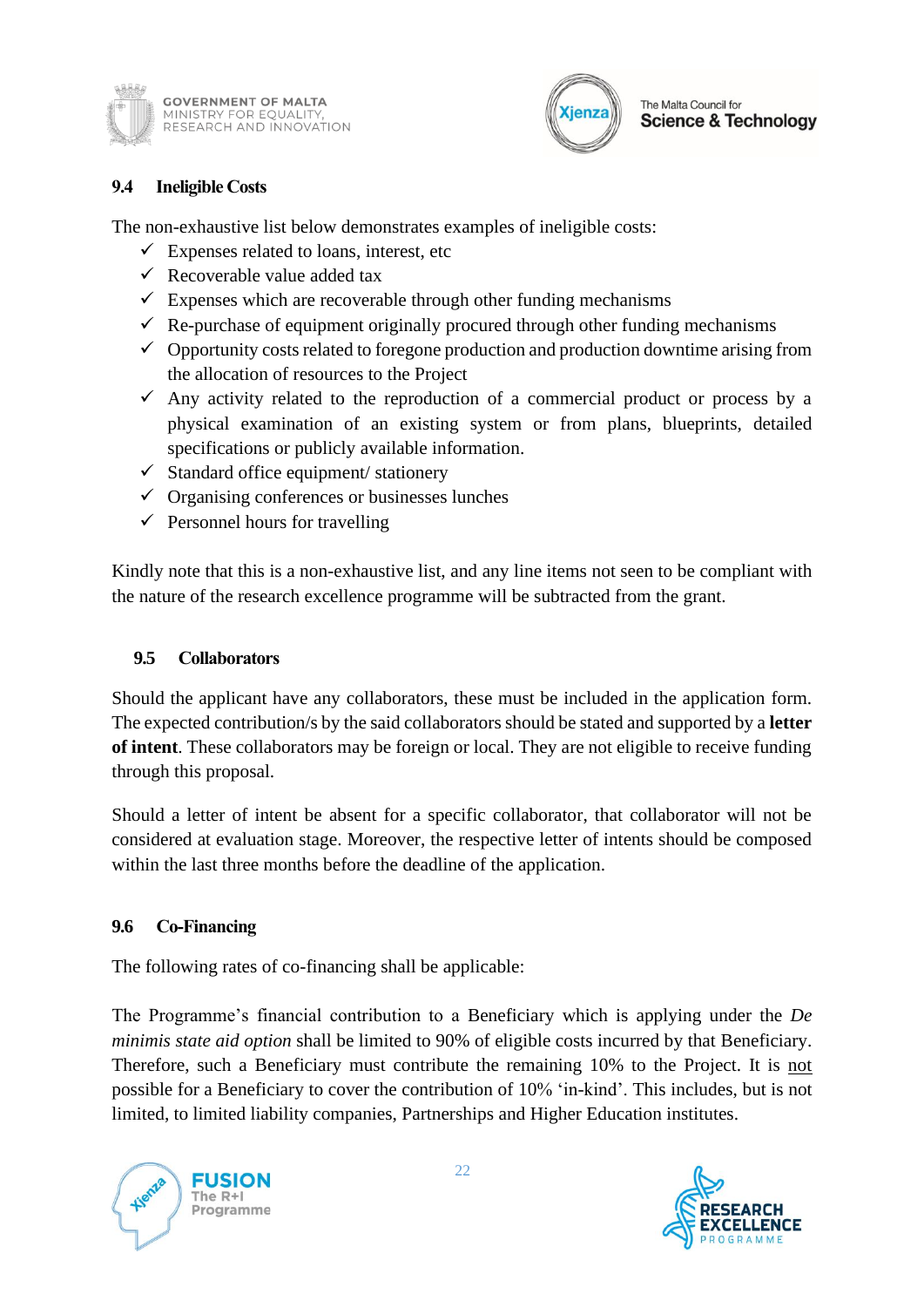



#### <span id="page-22-0"></span>**10 Evaluation**

Project applications will be evaluated through a three-step process. Primarily, projects will undergo an administrative compliance evaluation. In instances where errors in the budget are noted during the evaluation process, these will be categorised by the Council into major deviations (**affecting 10% or over of the grant value**) or minor deviations (**affecting less than 10% of the grant value**) e.g., if the grant value requested would be that of  $\epsilon$ 50,000, any errors in line items which cumulatively exceed the budget by  $\epsilon$ 5,000, would be considered as a major deviation. Minor deviations will be amended by the Council and evaluated on that basis. The beneficiary will be given the opportunity to accept or decline proceeding with the project if awarded. On the other hand, major deviations will be considered as administratively non-compliant.

If deemed successful, a project application will be forwarded to a Committee of Evaluators for an external evaluation and subsequently for a Due Diligence assessment. Failure to achieve a minimum of 70% pass from the external evaluation will fail the project application. For a project application to be successful, it must pass all three steps.

External Evaluators will be evaluating project applications for the following criteria:

Scientific Excellence (50%): Threshold 35%

- $\checkmark$  Are the proposal's aims and objectives clear? Are these they reasonable and ambitious within the context of this programme? Is the proposal's scientific basis and research methodology to be implemented clear?
- $\checkmark$  Is the research innovative? Does it challenge current methods, barriers, or applications in its field? What is the likelihood that the research will lead to new discoveries or fundamental advances within its field?
- $\checkmark$  Is there potential in the proposal to contribute to the organisation's research base and scientific excellence, with the clear potential to upskill current or new researchers?
- $\checkmark$  Does the proposal appear to be technologically and practically feasible in achieving the set-out objectives? Does the research develop or employ novel concepts, approaches, methodologies, technologies, applications, treatments, tools, and/or interventions?

#### Impact (25%): Threshold 15%

 $\checkmark$  Is the proposal compelling and would it result in a disciplinary or interdisciplinary advancement?



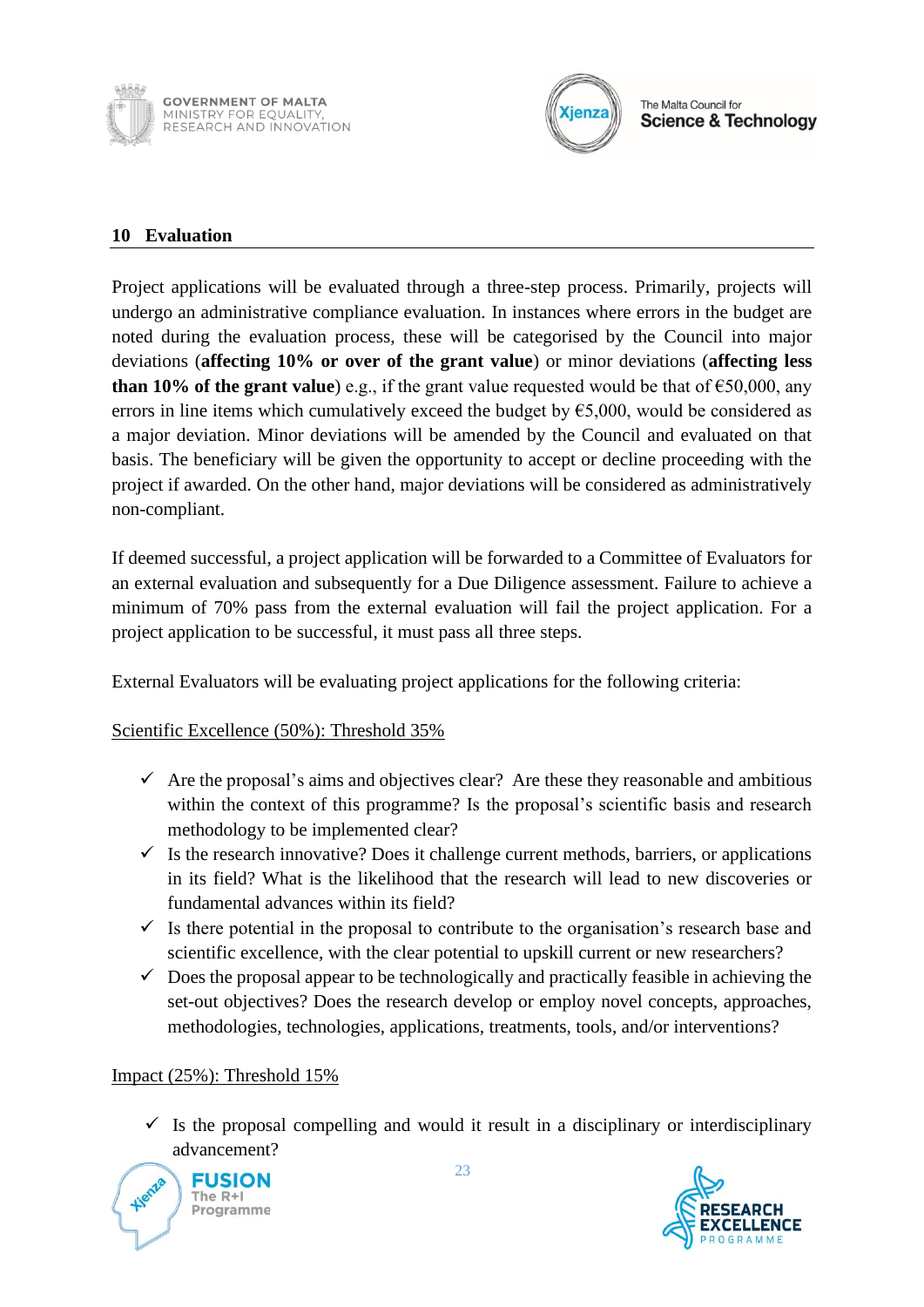



- $\checkmark$  Does the proposal address National, European Union or Global Priorities? Has the proposal been able to characterise the influences and impacts that the basic research has on the end-users of research, and on society at large?
- $\checkmark$  Does the proposal outline potential impacts resulting from dissemination measures or describe in detail the possibility of journal publications? Are these publications open access?
- $\checkmark$  Does the proposal contain a mechanism for assessing success and evaluating outcomes? In the case of positive outcomes, does the proposal present a strategy for further research to be conducted?

### Implementation (25%): Threshold 15%

- $\checkmark$  Does the proposed project participant have the required skills and expertise to undertake the project successfully and deliver the objectives?
- $\checkmark$  Have any co-collaborators been identified? If yes, is their support enforced with a letter of intent with specified activities? Are the skills and resources of the co-collaborators complimentary with those of the applicant? If no, is it clearly justified why throughout the application?
- $\checkmark$  Is the general scientific and technical approach proposed sound and credible? Are the tasks proposed appropriate for the timeframe allowed? Is the proposal coherent and effective in terms of the work plan, including appropriateness of the allocation of deliverables, tasks and resources?
- $\checkmark$  Is the requested budget appropriate and convincing in relation to this proposal's ambitions? Are the line items being requested pertinent to the within the project? Are they consistent with the current market price of those items?
- $\checkmark$  Have potential risks been described and will they be managed as such to ensure the best possible chances of success in the outcomes of the research?

#### **Other considerations:**

If two or more projects obtain the same mark following evaluation, then MCST shall give priority to that project which provides the best consideration to the implementation of gender equality in the research project.



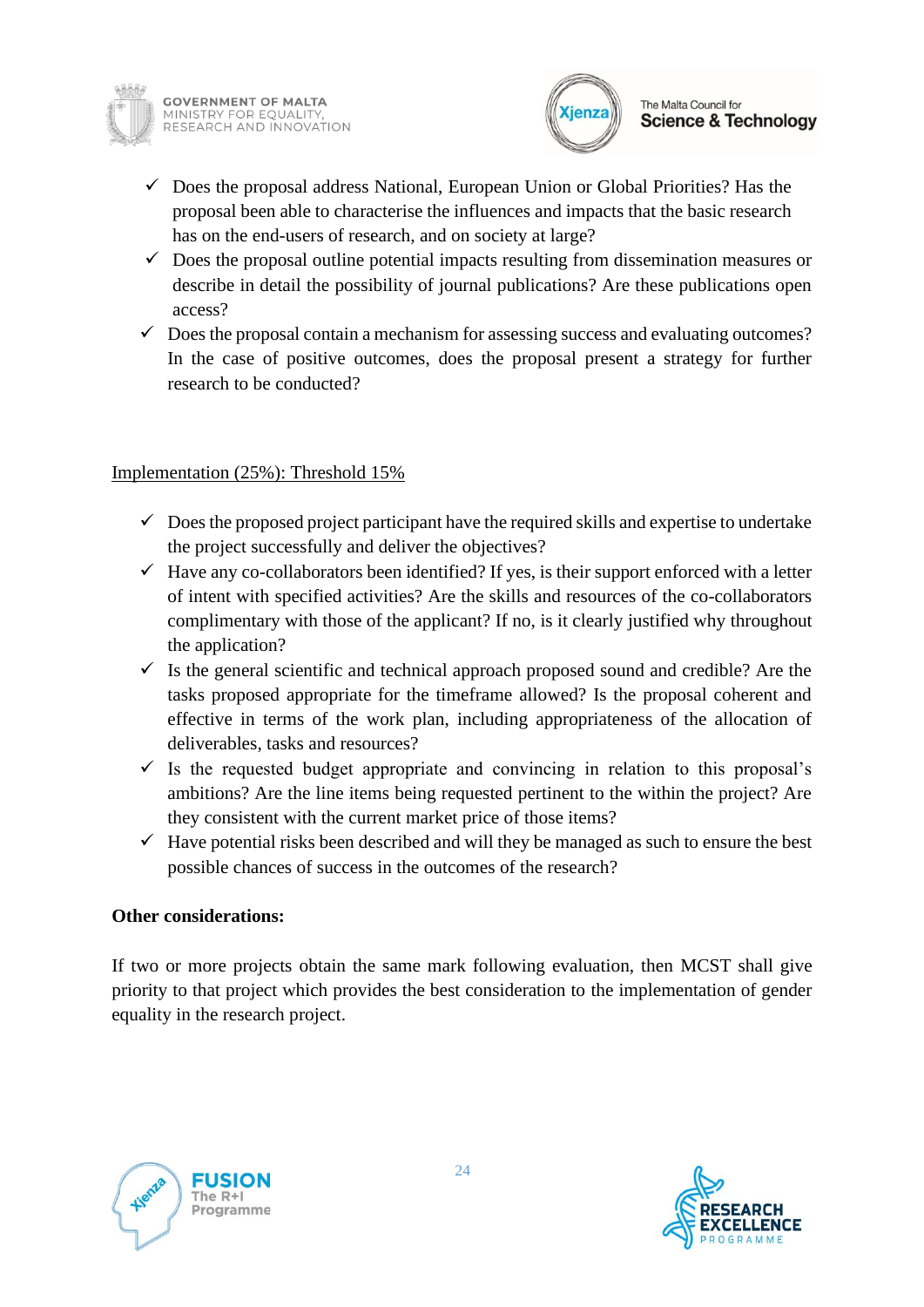



#### <span id="page-24-0"></span>**11 Post Selection Process**

#### <span id="page-24-1"></span>**11.1 The Grant Agreement**

Following the successful evaluation of the application, the Beneficiary will be invited to sign a Grant Agreement establishing the terms and conditions governing the financing of the project. The Grant Agreement will include the original project proposal as an annex. The beneficiary will be expected to execute the project in line with the original proposal.

Hard copies of the Grant Agreement must be signed by the beneficiary within one (1) week from the date on which the Project Coordinator receives them. The Project Coordinator must ensure that the respective legal representative/s are available to endorse the Grant Agreement within this 1-week timeframe. Failure to endorse the Grant Agreement within the stipulated timeframe may result in a withdrawal of the offer for funding.

#### <span id="page-24-2"></span>**11.2 Start Date and End Date**

The project will start on a pre-determined date as agreed by all the respective parties and as stipulated in the Grant Agreement. The start date is deemed as the date of the countersignature by the Executive Chairman of the Malta Council for Science and Technology (Hereinafter referred to as the "Agreement Date").

MCST will endeavour to transfer the first tranche of funding to the project account held by the Beneficiary as soon as possible after the Agreement Date, as described in the Grant Agreement. Between the Agreement Date and the Start Date, the Beneficiary should ensure that all activities required for a smooth project start are completed. These may include but not limited to:

- $\checkmark$  obtaining quotations for procurement purposes
- $\checkmark$  issuing a human-resources call
- $\checkmark$  opening a bank account for the depositing of the first tranches

**To be eligible for funding, all expenses must be incurred between the Start Date and the End Date of the Project.**



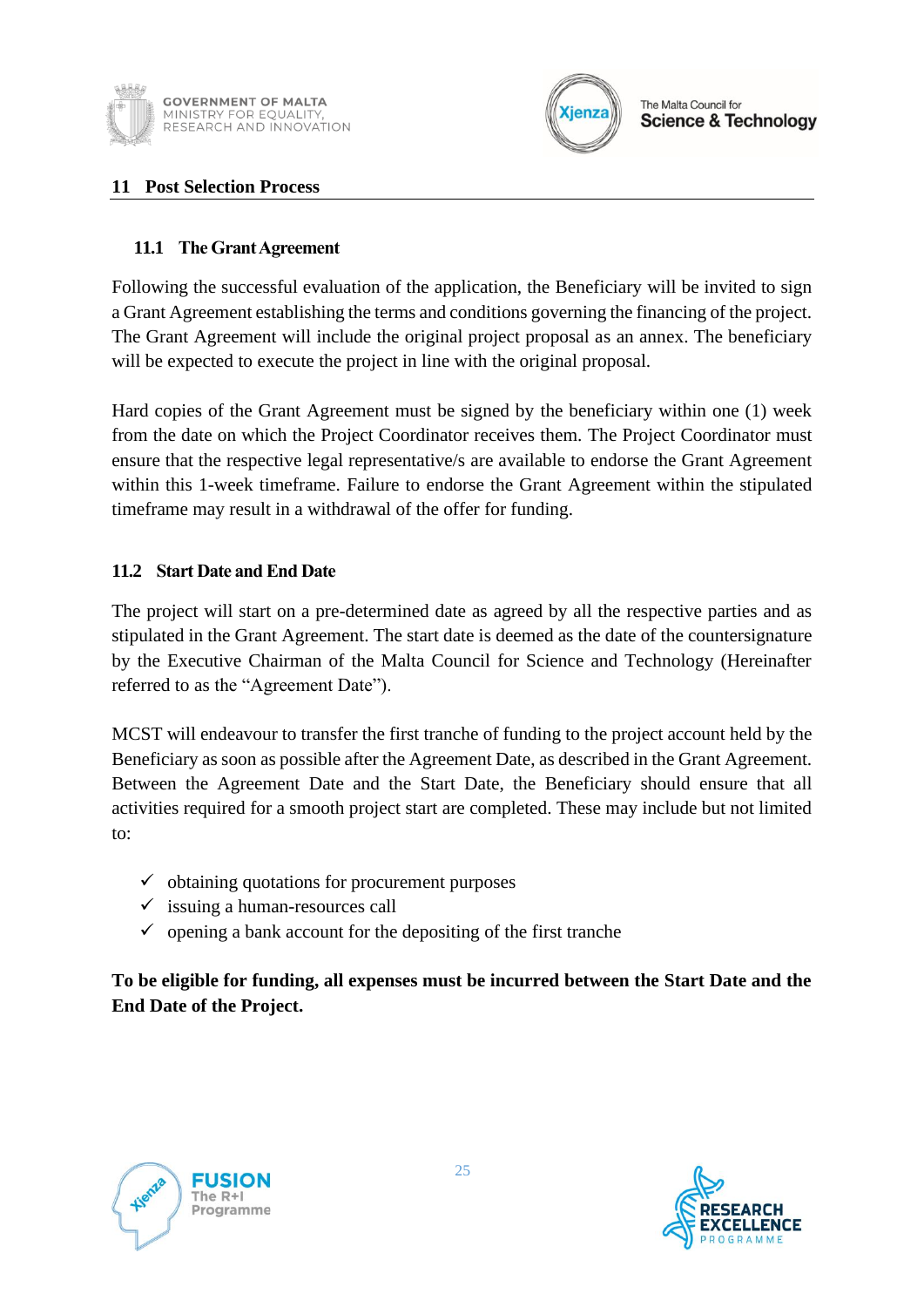



### <span id="page-25-0"></span>**12 Double Funding**

Funding under this Programme is made available on the basis that the project Beneficiary would not have benefited and will not benefit from any other grant or financial incentive of whatever nature, applied for and/or utilised for the same scope as that subject of the funding requested under this Programme. Provided that, in the case where the application covers work that is part of a larger project, the Beneficiary must submit a table as an appendix to the application form that shows a comprehensive list of the items of work and the source of funding for each item.

By signing the Grant Agreement, Beneficiary is automatically accepting and authorising MCST to exchange essential information related to the project with other funding agencies, both local and overseas, for any necessary checks. Any occurrence of double funding should be communicated in writing to the Unit Director prior to the signing of the Grant Agreement.

#### <span id="page-25-1"></span>**13 Funding, Management and Progress Monitoring**

#### <span id="page-25-2"></span>**13.1 Allocation and Disbursement of Funding**

For the purposes of funding and reporting, a project submission shall be considered to be a **single stage (12-month period)**.

Total financial contribution over the lifetime of the project shall not exceed the funding limit as established in the Grant Agreement, irrespective of actual expenditure.

Periodic funding will be allocated according to the following schedule:

- 1. At the beginning of the project, MCST will provide the relevant pre-financing to the Beneficiary. This will include both direct and indirect eligible costs.
- 2. A retention consisting of 25% of the project grant shall be withheld by MCST and only released upon the successful completion of the project. The amount of retention will be deducted from the pre-financed funds.

The Project Coordinator will be required to submit a Final Technical Report at the end of the project, as well as a Final Audited Financial Report. The latter must contain a detailed account of the actual expenditure disbursed for the project.



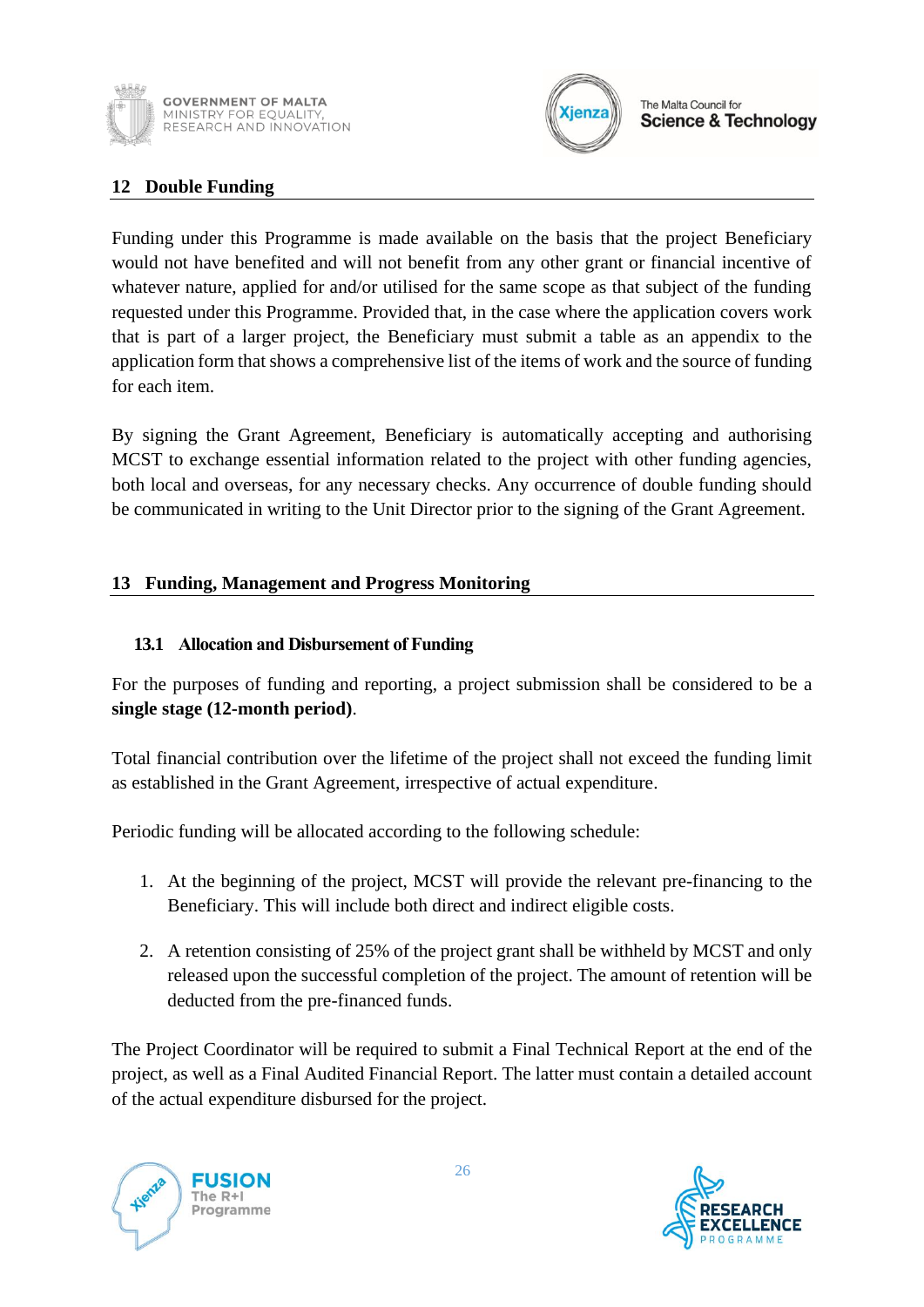

**GOVERNMENT OF MALTA** MINISTRY FOR EQUALITY. RESEARCH AND INNOVATION



The Malta Council for **Science & Technology** 

In cases where an extension is required, the beneficiaries are expected to notify MCST, in writing, at least one month prior to the deadline. Such notification must be sent to Ms. Abigail Aquilina [\(abigail.aquilina@gov.mt\)](mailto:abigail.aquilina@gov.mt) keeping Mr. Stephen Borg [\(stephen.i.borg@gov.mt\)](mailto:stephen.i.borg@gov.mt) in copy.

### <span id="page-26-0"></span>**13.2 Final Financial Audit**

Upon the termination of the project or following the expiration of the Grant Agreement, it will be required to submit a Final Technical Project Report together with an Audited Final Financial Report for the whole project, thus covering the work and expenditure undertaken. The Final Financial Report must be audited by certified auditors appointed by the entity. Such appointed auditor/s shall be deemed responsible for the financial audit of the relevant entity and approved by MCST, once submitted. The financial audit must determine the total eligible costs, which costs are to be compared to the funds forwarded to the entity. The MCST reserves the right to appoint an independent auditor to audit the Project Financial Audit as submitted by the applicant. Upon finalisation of the financial audit, the technical audit may be performed based on the templates provided by the MCST.

When the audits are finalised and verified, the MCST shall release the retention money due to the Beneficiary. In the case of overpayment, the Beneficiary will be required to refund the unutilised to MCST.

### <span id="page-26-1"></span>**13.3 The Technical and Financial Reports**

The Technical and Financial Report shall include:

- $\checkmark$  An account of the activities and achievements carried out in the lifetime of the project compared with the contents of the application as originally submitted.
- $\checkmark$  An account of actual expenditure compared with the originally submitted, budgeted expenditure. Financial reports must be signed by the person responsible for the financial management and assembled as per the instructions laid down in the Grant Agreement.

The applicant is obliged to make use of the Technical and Financial Report templates which are provided by the MCST together with the Grant Agreement.

In addition to the audit verifications, the MCST may, at its discretion and as it deems fit, also conduct a detailed audit, consisting of a financial and a technical section, following the completion of the project. The 3-part audit will consist of the following:

The Financial Audit



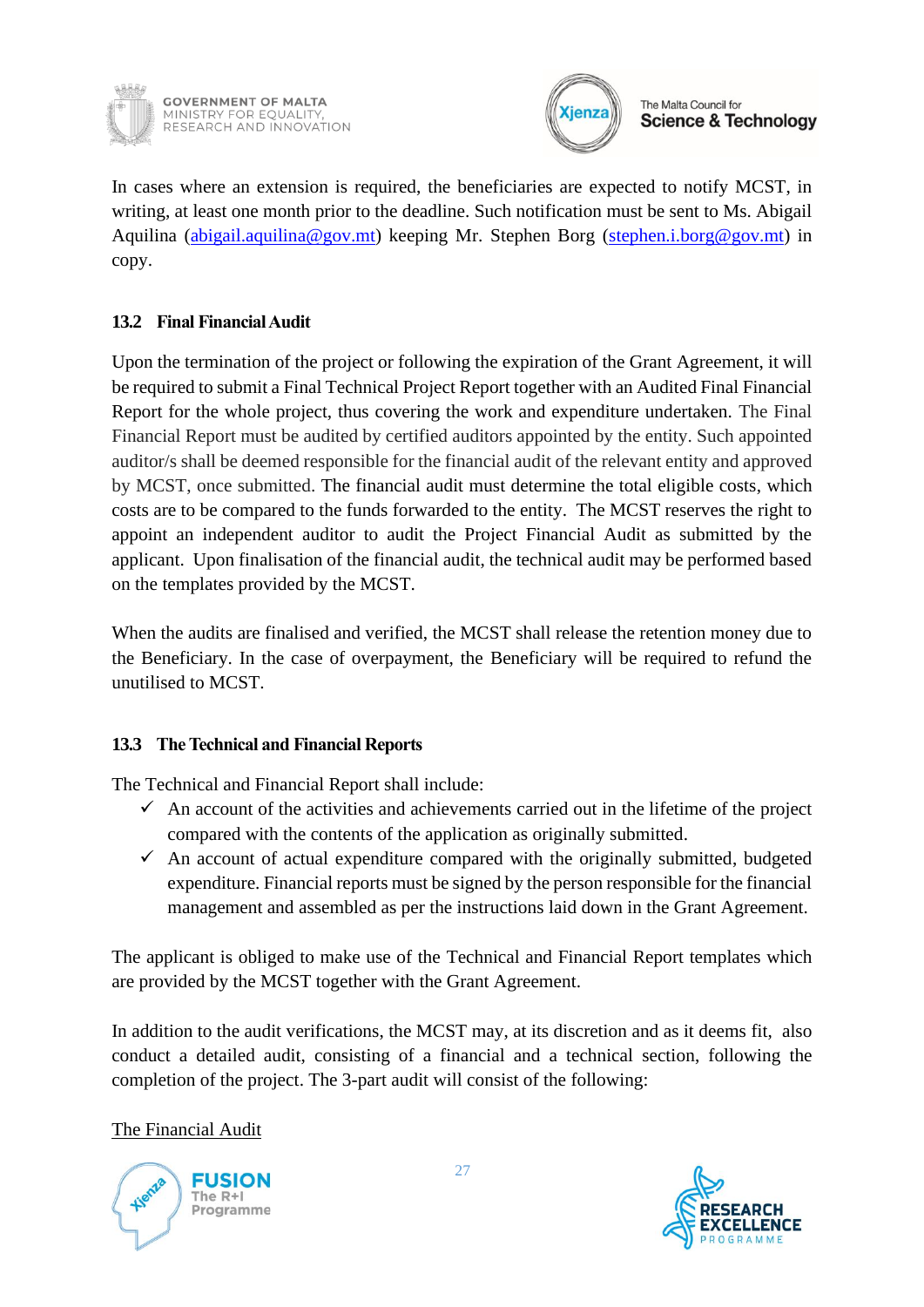

**GOVERNMENT OF MALTA** MINISTRY FOR EQUALITY,<br>RESEARCH AND INNOVATION



- **Accounts**
- Physical Inventory
- Time-sheets and payslips
- Receipts for all equipment and consumables
- Bank statements for the R&I Project Account

The Project Management Audit

- Schedule management
- Change management
- Deliverables
- Achievements compared with Key Performance Indicators

### The Technical Audit

- Brief summary of the project including scientific hypothesis investigated in the research
- Interpretation of Research Results

The MCST reserves the right to request additional project-related information and conduct intermediate audits at any time as it may deem necessary.

If a project is found to be in breach of the Grant Agreement or should it materially depart from the contents of the originally submitted application, the MCST reserves the right to retract the award and the applicant may be required to refund the Grant in part or in full. In any such event, the MCST may also exclude an applicant from participating in future calls of the Programme.

### <span id="page-27-0"></span>**13.4 Accountability**

Applicants must keep a separate bank account or records, which must be clearly distinguishable from its other accounting records. All relevant expenses must be recorded in this account.

Eligible expenses must have been determined in accordance with the usual accounting and management principles and practices of the Applicant. Direct eligible costs must be backed up with the relevant documentation.

### <span id="page-27-1"></span>**14 Dissemination and Externalisation**

## <span id="page-27-2"></span>**14.1 Referencing**

Any articles and text material published in relation to the completion of tasks proposed in the project should include the words:



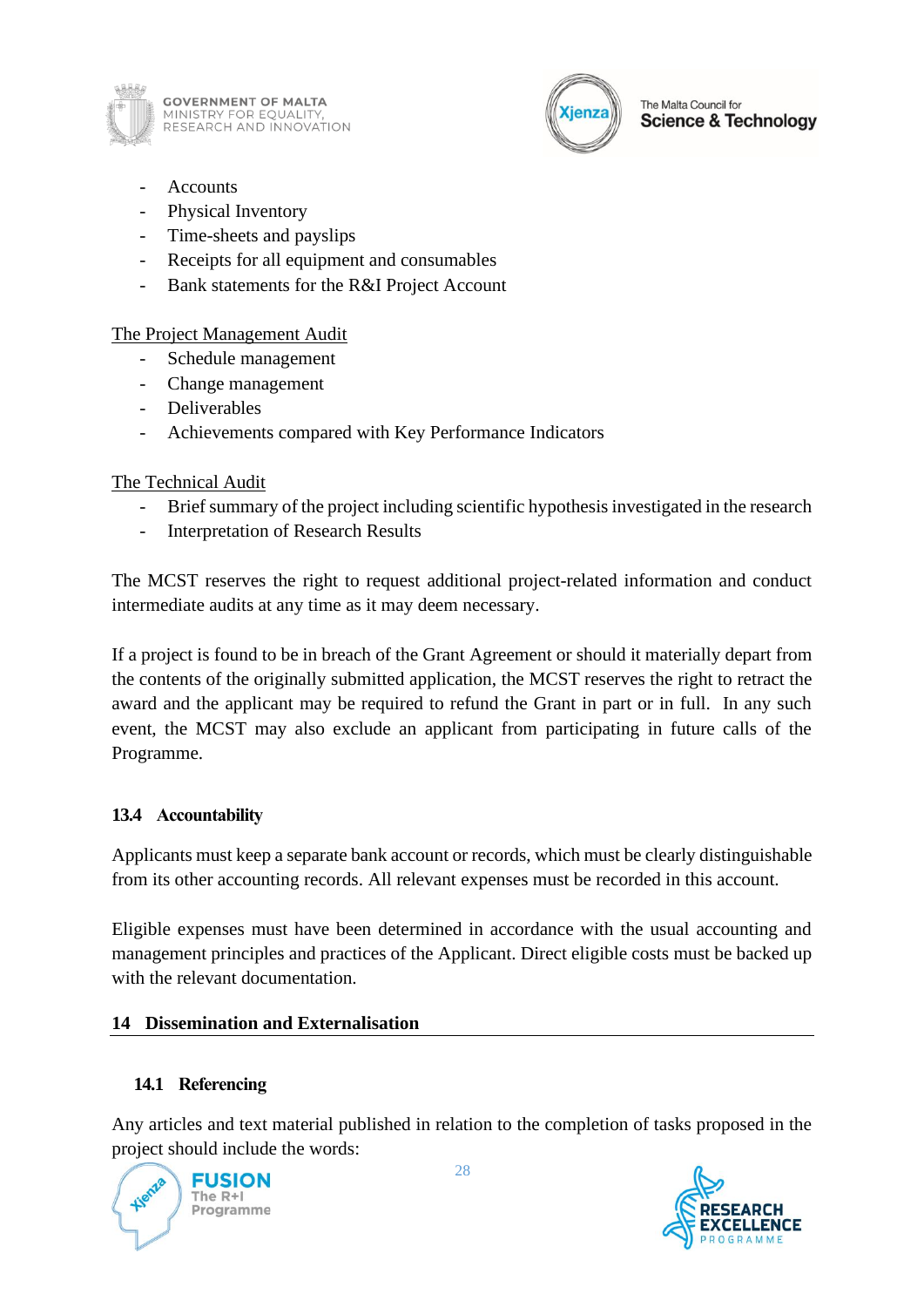



'Project <Project Name> financed by the Malta Council for Science & Technology, for and on behalf of the Foundation for Science and Technology, through the FUSION: R&I Research Excellence Programme'.

Any websites or printed material related to the project should also include the MCST logo, the Ministry logo or any other logo related to this Programme, and as provided by MCST, where possible.

If any printed material is published without a mention of the Research Excellence Programme and MCST, the Beneficiary shall be obliged to publish a correction at its own expense in the subsequent issue of the publication or for it to be edited accordingly in the cases of online publications. In the case where such publicity does not mention the Research Excellence Programme and MCST, associated costs will be considered ineligible and will not be considered to fulfil any deliverables proposed in the application form.

### <span id="page-28-0"></span>**15 Supervening Circumstances**

The Project Coordinator is obliged to immediately advise the Unit Director, of any internal or external significant event which might either affect the validity or the implementation of the project. This obligation applies to the entire period between the submission of the preliminary project application and the completion of the project.

The MCST shall acknowledge receipt of the said notification within five (5) working days. The reply will either give such directives as it deems necessary for the furtherance on the project or re-assess the project in its entirety accordingly.

Failure on the part of the Project Coordinator to comply with this obligation may be deemed by the MCST to constitute material non-compliance on the part of the Beneficiary and the MCST may, thereafter, take such action as is necessary in terms of the Grant Agreement, and in consequence of such non-compliance.

### <span id="page-28-1"></span>**15.1 Time Extensions**

Time extension requests are to be submitted in writing **one (1) month before the end of the project** to Ms. Abigail Aquilina, who will seek the approval of the Unit Director. Such extensions will be granted at the sole and unfettered discretion of MCST and the maximum extended period may not exceed **three (3) months**. The applicant must ensure that enough



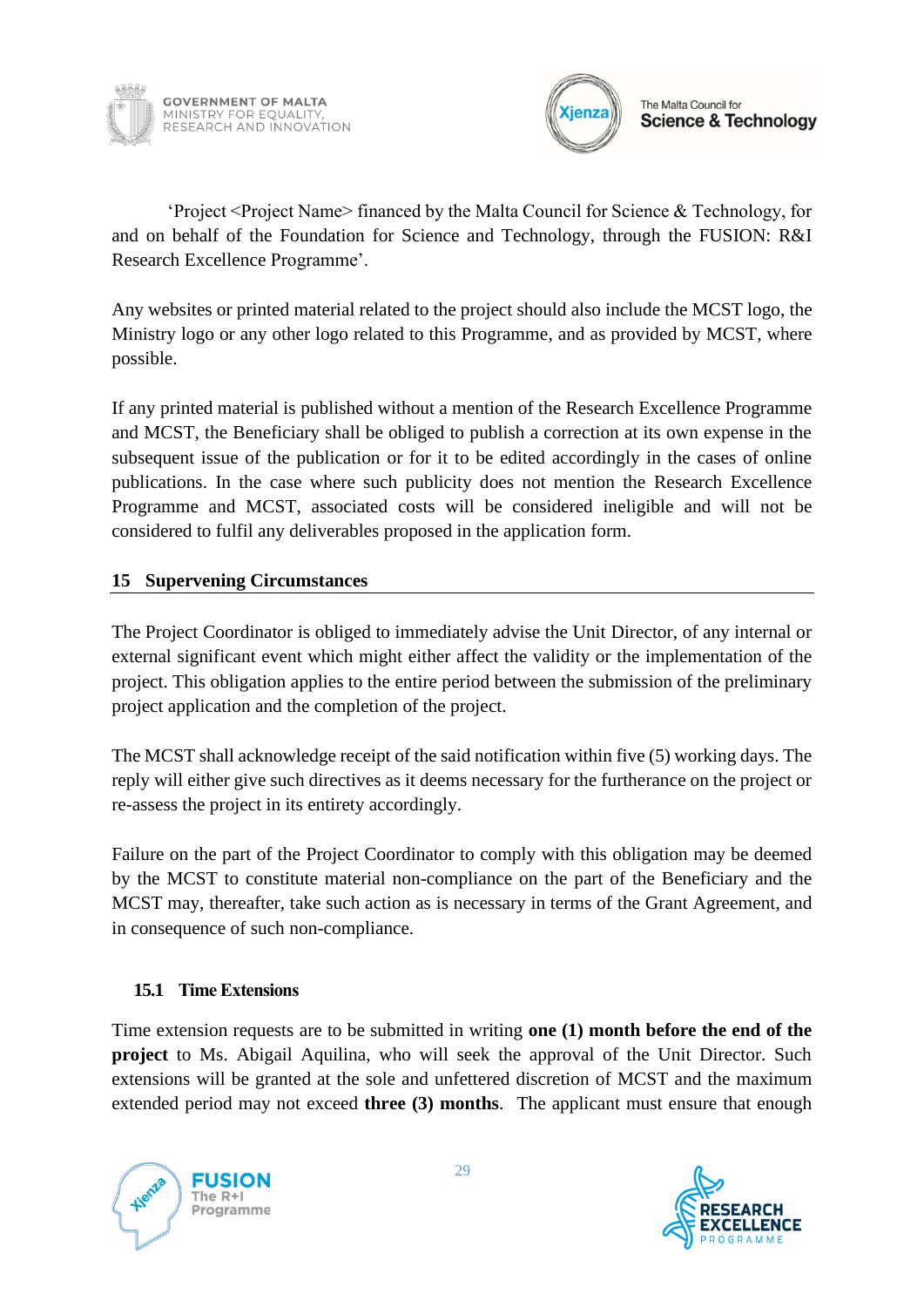



funding is available since no extra finances will be made available to cover the extension period.

### <span id="page-29-0"></span>**15.2 Default**

If the implementation of a project becomes impossible or implementation is not completed, MCST shall be entitled to take any action it deems necessary, including, but not limited to, the withdrawal of funding for the project and the collection of refunds of money already paid out. A similar course of action may be followed if a project is in default as a result of not meeting one or more of its obligations. Prior to taking any drastic action, the MCST will provide a maximum of two notices indicating a rectification period of one month each.

### <span id="page-29-1"></span>**16 Interpretation of Rules**

This document endeavours to establish comprehensive and clear rules governing the participation in the Research Excellence Programme. However, should circumstances arise where the rules are inadequate, unclear, ambiguous, or conflicting, the MCST shall, exercise its discretion in the interpretation of the rules or will extrapolate the rules as necessary through the setting up of ad hoc committees.



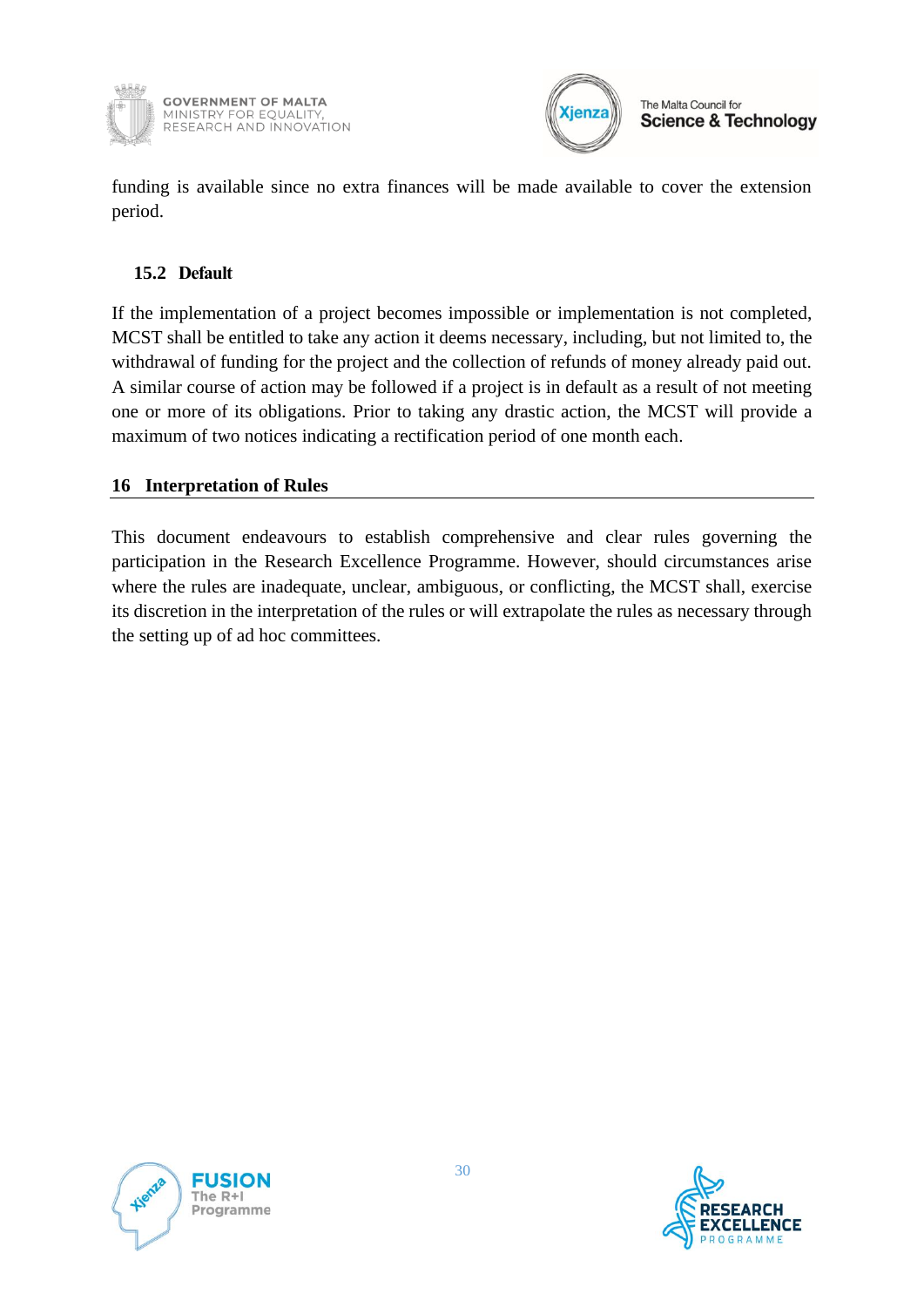



#### APPENDIX 1

#### TECHNOLOGY READINESS LEVELS (TRLs)

TRLs are a means to define endpoints of projects along the innovation axes from Basic Research to the Market, ranging from TRL 1 (Basic Concept) to TRL 9 (Market Entrance).

| <b>Technology</b> | <b>Definition</b>                     | <b>Explanation</b>                           |
|-------------------|---------------------------------------|----------------------------------------------|
| <b>Readiness</b>  |                                       |                                              |
| Level             |                                       |                                              |
| TRL1              | Basic principles observed and         | Lowest level of technology readiness.        |
|                   | reported                              | Process concept with basic scientific        |
|                   |                                       | foundation                                   |
| TRL <sub>2</sub>  | Technology concept and/or             | Scientific research begins to be translated  |
|                   | application formulated                | into applied research and development.       |
|                   |                                       | Applications are speculative and may be      |
|                   |                                       | unproven.                                    |
| TRL <sub>3</sub>  | Analytical and experimental critical  | Active research and development is           |
|                   | function and/or characteristic proof- | initiated, including analytical / laboratory |
|                   | of-concept                            | studies to validate predictions regarding    |
|                   |                                       | the technology.                              |
|                   |                                       |                                              |
| TRL <sub>4</sub>  | Scientific & process validation in    | Basic technological components are           |
|                   | laboratory environment                | integrated to establish that they will       |
|                   |                                       | work together.                               |
| TRL <sub>5</sub>  | Scientific & process validation in    | The basic technological components are       |
|                   | intended environment                  | integrated with reasonably realistic         |
|                   |                                       | supporting elements so it can be tested in a |
|                   |                                       | simulated environment.                       |
|                   |                                       |                                              |
| TRL <sub>6</sub>  | System / subsystem model or           | A representative model or prototype          |
|                   | prototype demonstration in an         | system is tested in an intended              |
|                   | intended environment (ground or       | environment.                                 |
|                   | space)                                |                                              |
| TRL <sub>7</sub>  | System (full-scale) prototype         | A prototype system that is at the planned    |
|                   | demonstration in a real operational   | operational system.                          |
|                   | environment at pre-commercial         |                                              |
|                   | scale                                 |                                              |
| TRL <sub>8</sub>  | Actual system completed and           | In an actual system, the technology has      |
|                   | validated as capable commercial       | been proven to work in its final form and    |
|                   | system                                | under expected                               |
|                   |                                       | conditions.                                  |